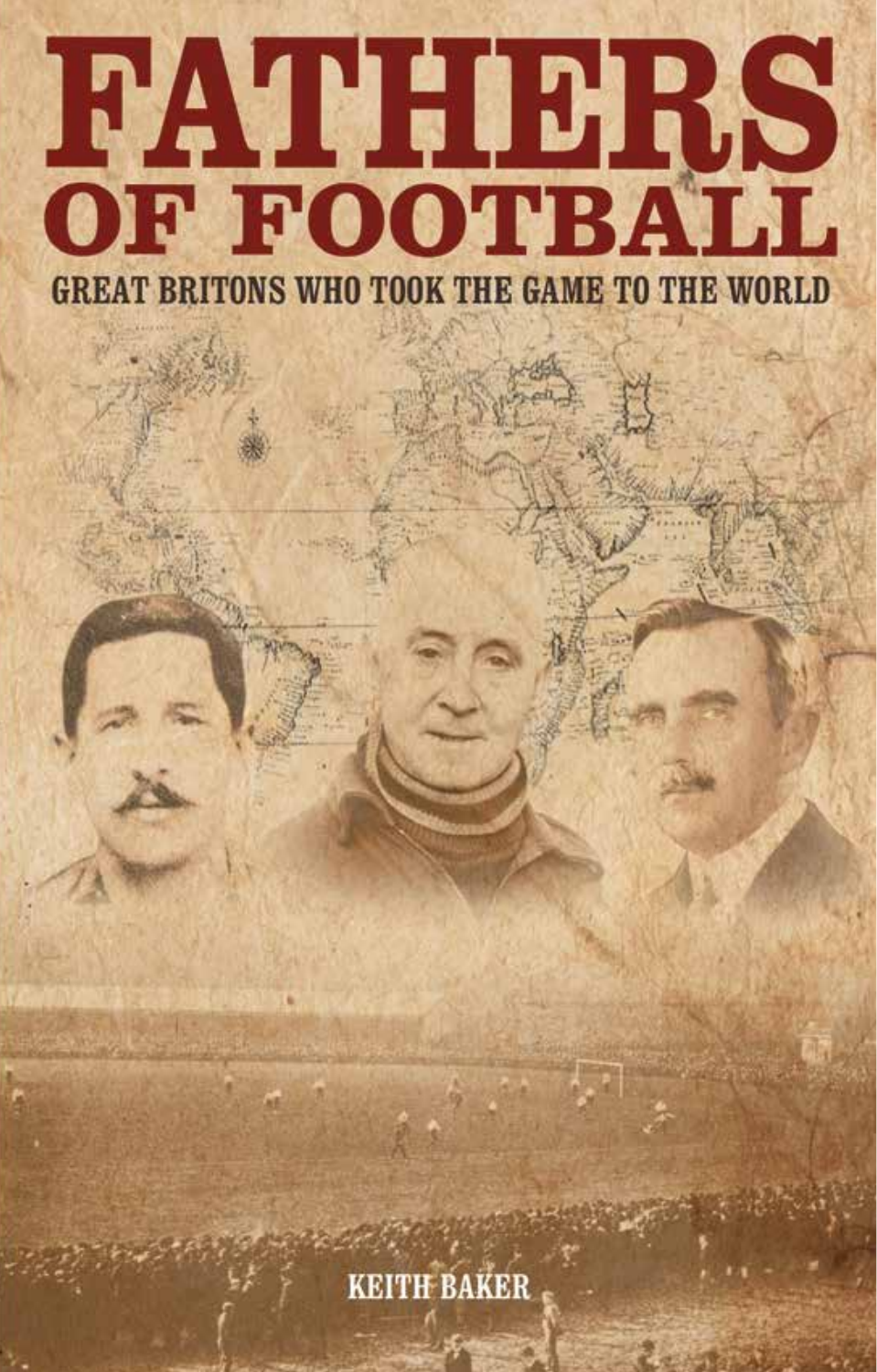# FATHERS OF<br>FOOTBALL **GREAT BRITONS WHO TOOK THE GAME TO THE WORLD**

**KEITH BAKER** 

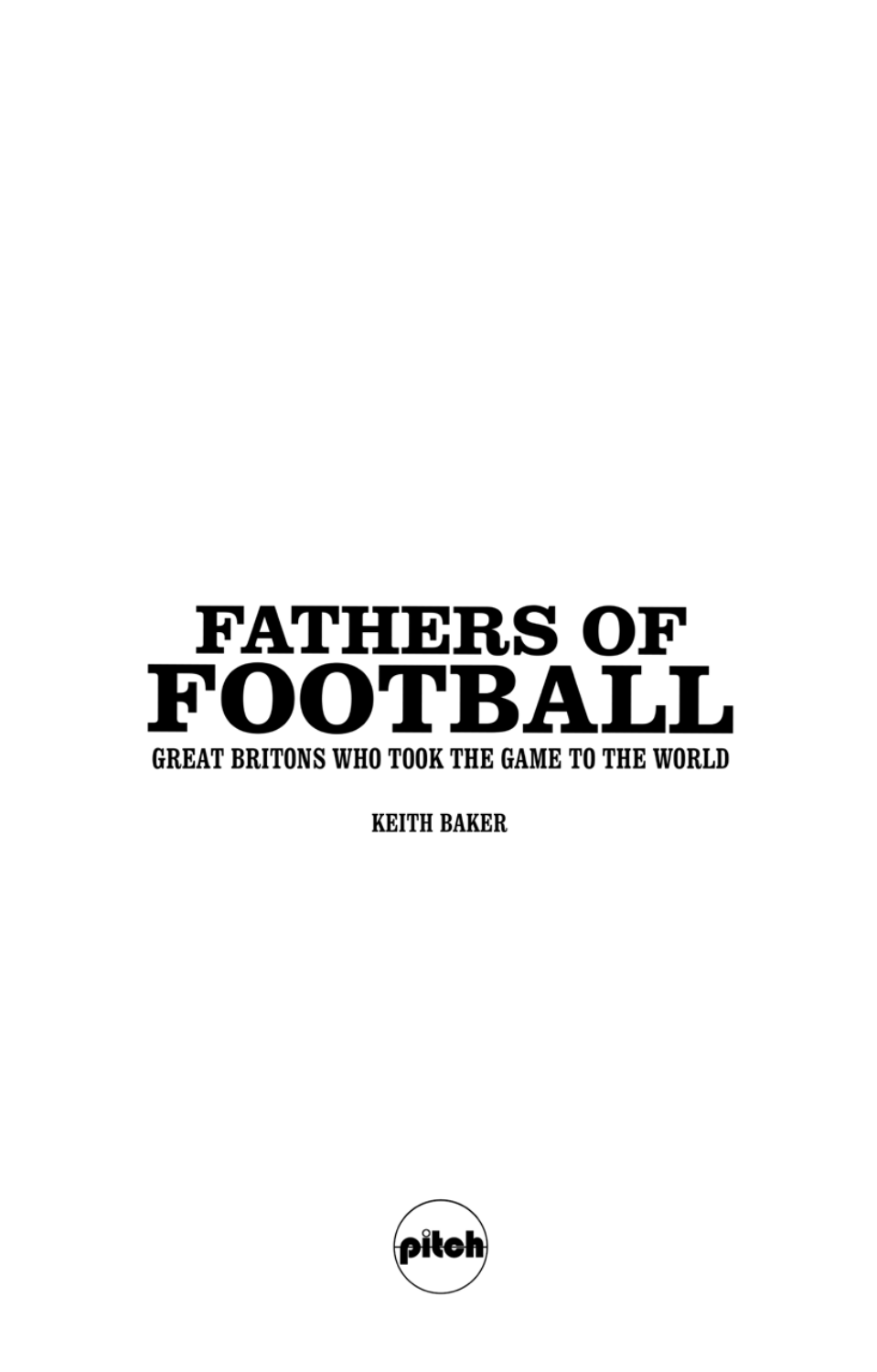# **CONTENTS**

| James Spensley – The English Doctor and Mister                                   |
|----------------------------------------------------------------------------------|
| Alfred Edwards and Herbert Kilpin - Papa Edwards                                 |
| The Charnock Brothers - The Moscow Connection . 53                               |
| Fred Pentland – The Man in the Bowler Hat $\dots$ . $69$                         |
| The Witty Brothers - Two Englishmen in Barcelona. 80                             |
| Johnny Madden - The Iron Grandfather. 95                                         |
| Jimmy Hogan – The Parson 109                                                     |
| The Hogg Brothers and Alexander Hutton - The<br>Birth of Argentine Football. 126 |
| Charles Miller - The Nipper 142                                                  |
| Some Further Reading 160                                                         |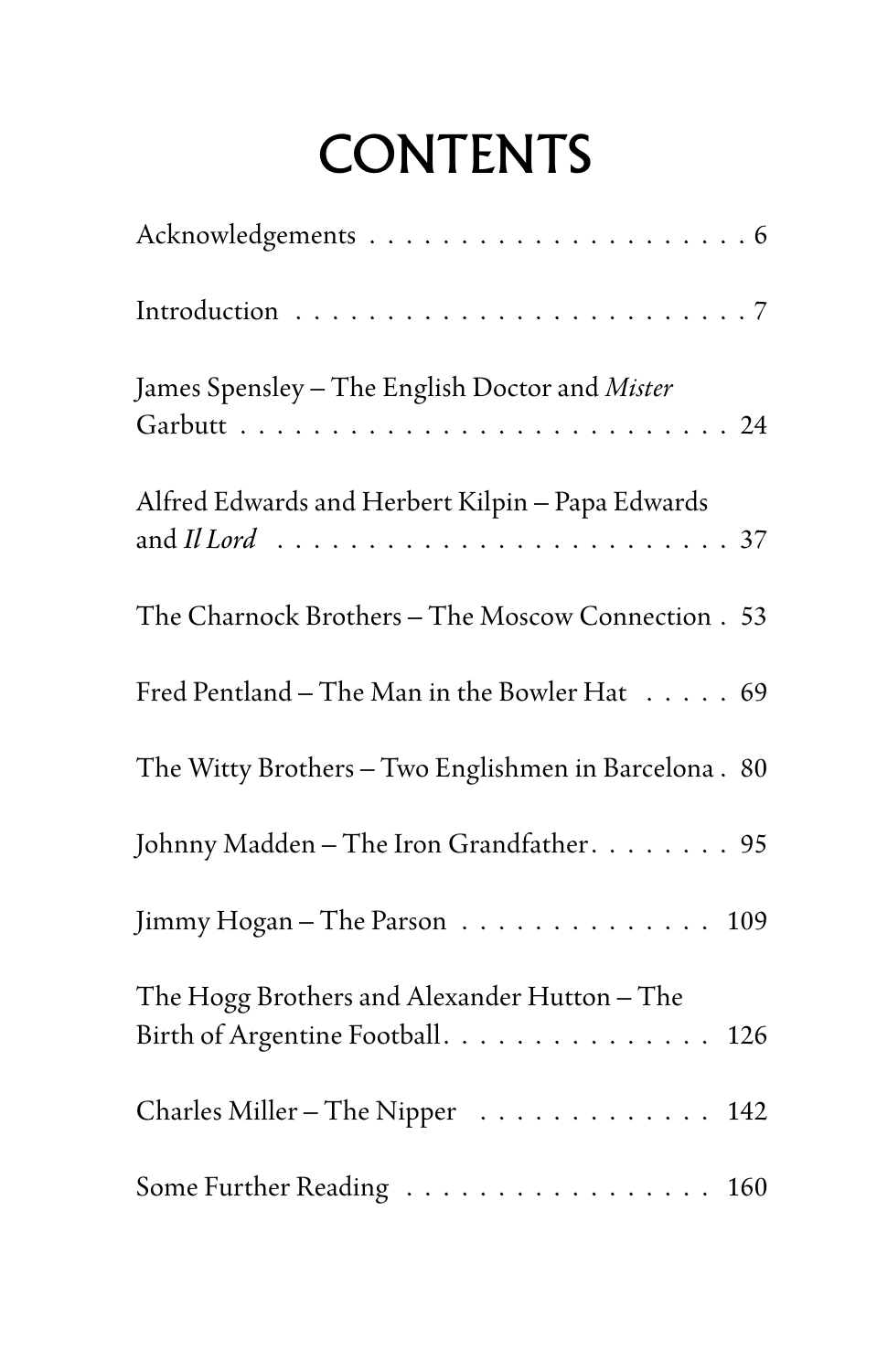## INTRODUCTION

FOOTBALL is the world's most popular team sport.<br>It attracts colossal audiences, huge media attention<br>and enormous sums of money. It is a universal sport<br>played in many different lands by millions of men. women It attracts colossal audiences, huge media attention and enormous sums of money. It is a universal sport played in many different lands by millions of men, women and children on village greens and waste land, in the slums of city streets and in cathedral-like stadiums.

Many countries have been eager to claim that the origins of the game belong to them. In Britain, some say that the game has Anglo-Saxon origins, and the story goes that the game was played for the very first time with the severed head of a vanquished Danish prince. And there is an even earlier claim that it was part of a victory celebration in Derby in the third century following a battle against the Romans [http://www.footy4kids.co.uk/history\_of\_football.htm]. Worldwide, there are early accounts of games involving the kicking of a ball whether in Greece, Rome, China, Japan or elsewhere. However, they were invariably localised customs, made primarily for personal amusement, and often shortlived pursuits which differed widely from place to place.

What is beyond doubt is that the modern game of football so popular today was fashioned and forged in Britain during the last half of the 19th century, where it became the nation's game before becoming a world game. It was the Victorians who had brought order out of chaos and produced a game which was easily transferable and would follow the British wherever they went in search of trade, commerce or conquest.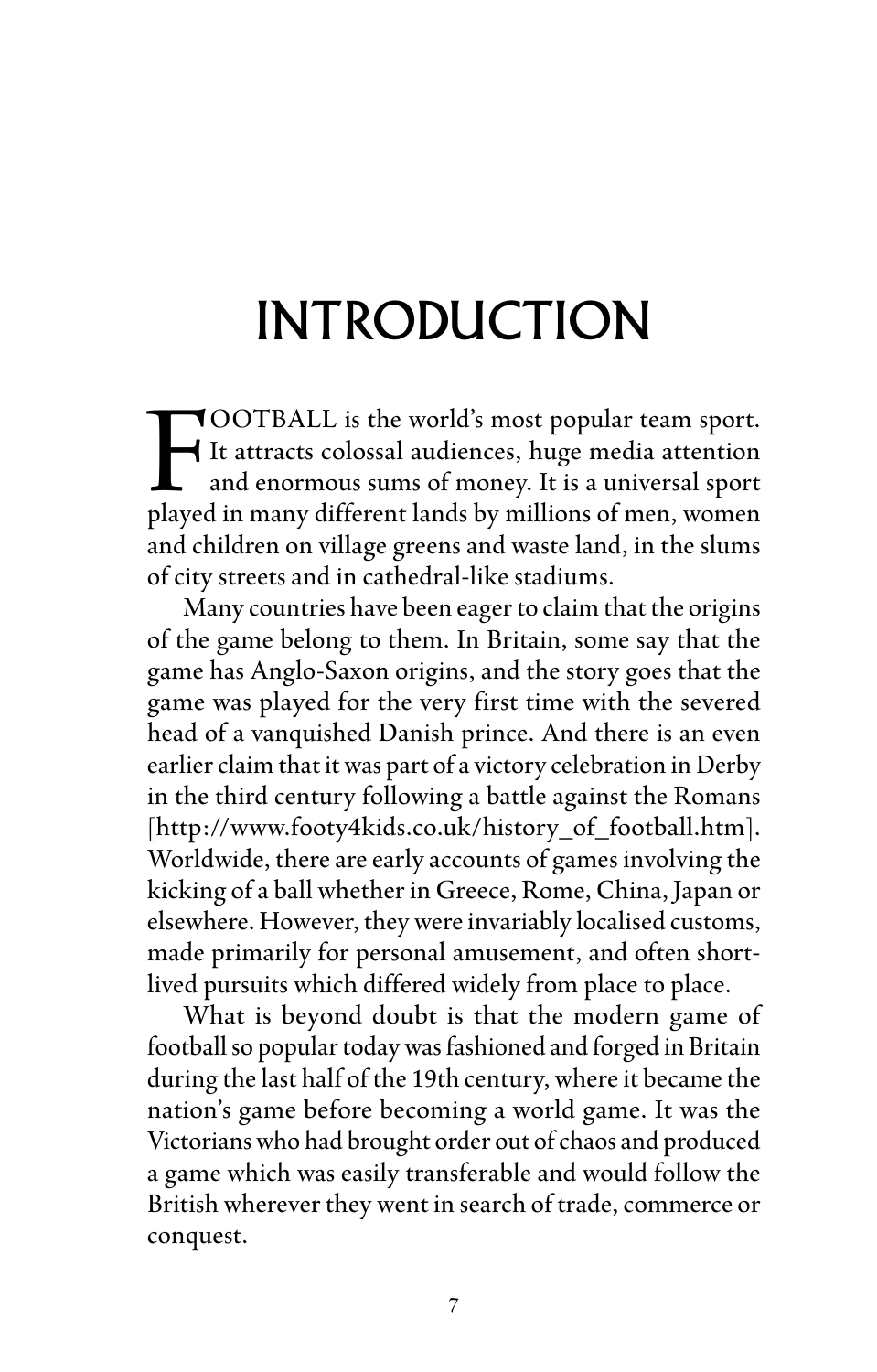In a remarkably short period of time, just the two decades before the First World War, football took root overseas and was being played to an increasingly skilled standard in countries in Europe and South America. At a basic level, the spread of football was undoubtedly helped by its practical appeal – a sport simple to learn, can be played on different surfaces, not expensive to start and exciting to play. Popular accounts tend to place the British Empire at the heart of the global spread of football. However, it has now become accepted that the reasons behind the spread of the game are a more complex process, often involving a mix of economic, social and cultural factors, as well as the heroic efforts of a few pioneers.

#### **The Fathers**

It is assuredly the case that wherever a British community was established overseas for whatever reason there would be a very good chance that football would soon follow. However, there is a group of British individuals whose contribution to the development of football overseas mark them out as truly exceptional. All had a passion for the game but their contribution took many forms. Some were responsible for the founding of clubs that would later become world famous. Others brought revolutionary changes as to how the modern game should be played, and again others laid the foundations crucial to organised football – its governing bodies, leagues and cup competitions.

Importantly, all the men who appear in the following pages have become celebrated as Fathers of Football by the clubs and the countries where they lived, worked, and in some cases, died. In stark contrast, in Britain their achievements, apart from a very few exceptions, have been largely ignored, and indeed sometimes disparaged. Sadly, they are indeed prophets more honoured abroad than at home. By following their lives overseas, their careers and achievements, this book tries to rectify the balance.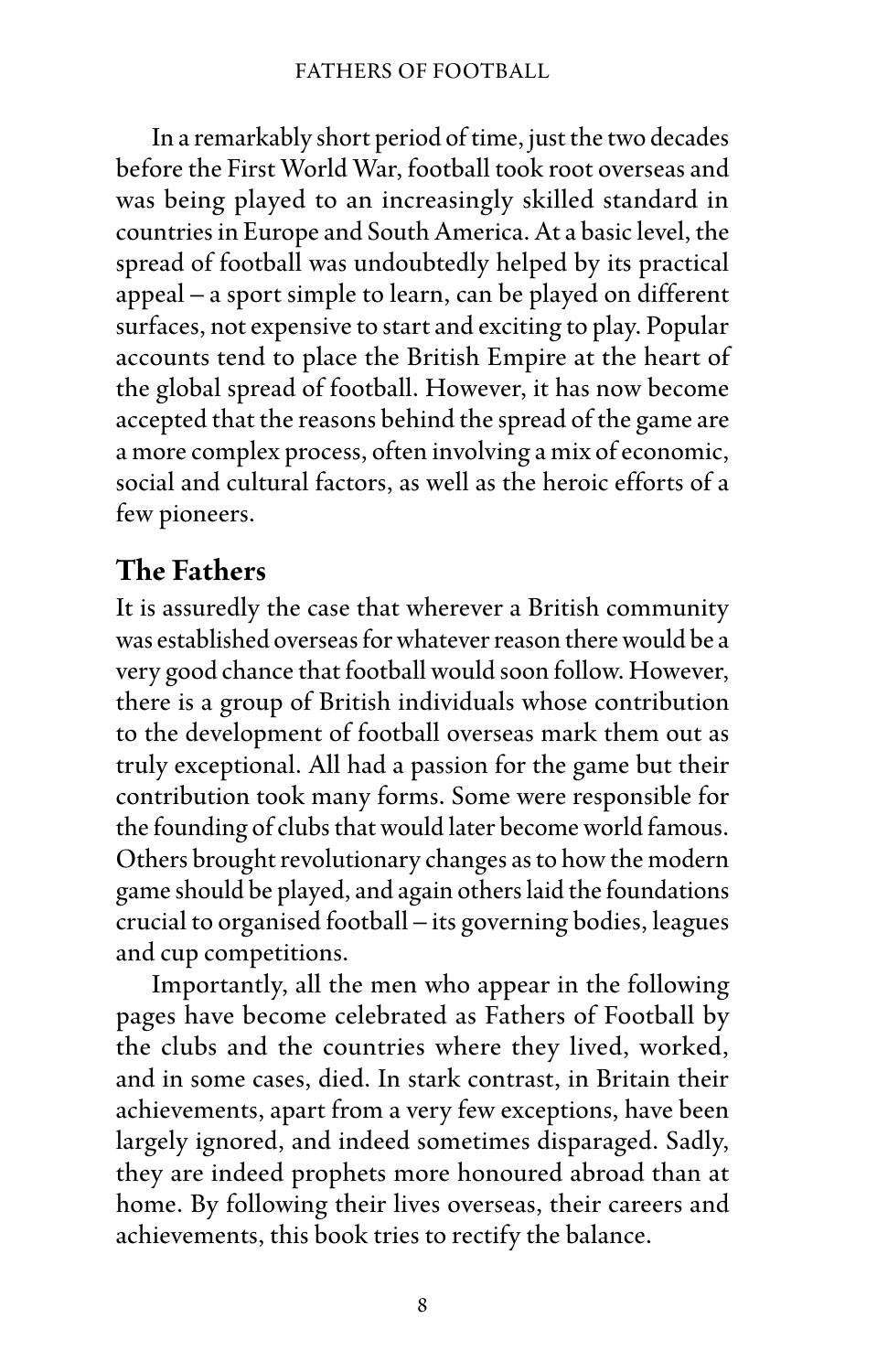#### **Bringing Order From Chaos**

Before considering more about the growth of football overseas, it is worth tracing how the modern game in Britain evolved and the influence it had on the individuals portrayed in this book.

Virtually all of them grew up soon after the game of football had undergone significant changes from its earlier forms. In medieval Britain, football, or what more accurately came to be branded as 'mob football', was a popular activity for annual carnival days, notably on Shrove Tuesday, traditionally a half-day holiday. Games took place in the streets between what were effectively marauding bands of young men from neighbouring towns and villages. There was no limit on the number of players – games could be made up of hundreds of players – and any rules, such as they were, differed from place to place.

The earliest references frequently highlight the sport's physical toughness and violence. Tripping and kicking of shins was allowed and there were many broken legs and other injuries, and even fatalities. The games often ended in riotous scenes which inevitably attracted the attention of the authorities. It was condemned as a game for the peasants, in that it was inciting violence and was harming the practice of archery and other military skills.

From the 14th century onwards constant efforts were made by the authorities to suppress the game in villages and the provincial towns such as Manchester, Nottingham, Derby, Liverpool, Leicester and Halifax, and on several occasions edicts were issued by English kings to restrict or ban it. In 1314 a proclamation of Edward II complained of 'great uproar in the City, through certain tumults arising from great footballs in the fields of the public, from which many evils may arise.' [James Walvin, *The People's Game*. Mainstream Publishing. Edinburgh. 1994. p.14]

Yet all the attempts to stamp the game out had little or no effect, and the people went on playing it. By the 18th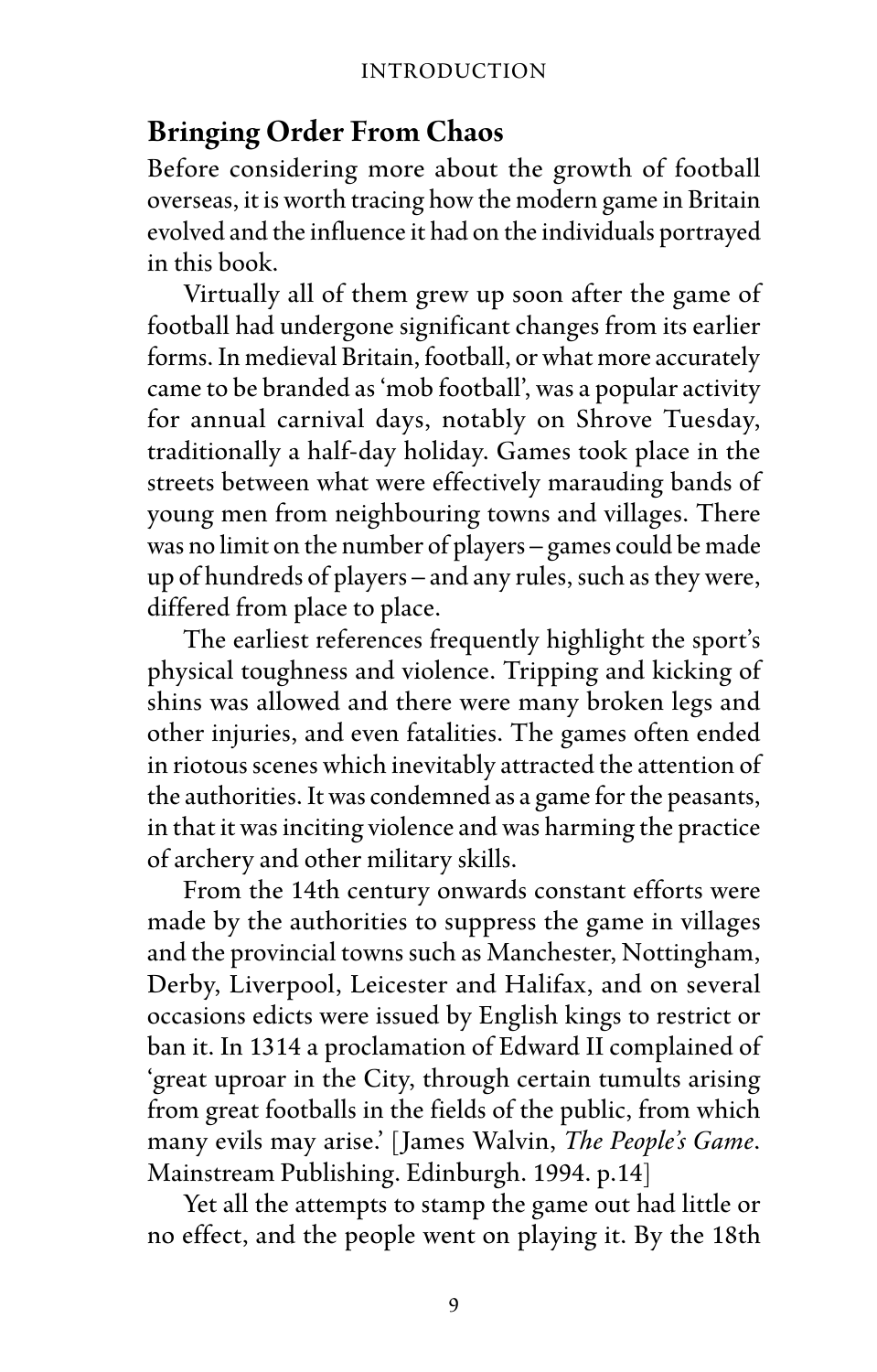century football was emerging from its mob-rule roots to becoming a more accepted part of the sporting culture in Britain, although still relatively small in comparison with the field sports of the landed elites, and with the more popular pastimes of cricket, tennis and boxing. The game remained under close control by the authorities since they were still suspicious that it carried the threat of unleashing forces which could cause damage and social unrest. Indeed a number of incidents occurred which confirmed fears that political agitators were using football to rally a crowd for political ends.

Here is an example. In 1764 at West Haddon, Northamptonshire, 2,000 acres of land were enclosed. The local community made the usual formal objections, but these were ignored. So they decided to play football on the enclosed land. 'Within moments of kick-off, the football match degenerated into an overtly political mob which tore up and burned the enclosure fences. Dragoons, specially drafted from Northampton, could do nothing in the face of such resistance and the damage amounted to some £1,500.' [http://www.eco-action.org/dod/no9/football.htm]. The Charnock brothers were to come up against the same problem when pioneering football in Tsarist Russia – see chapter three.

Opposition came also from another influential quarter, church leaders, on the grounds that by playing on a Sunday (and on other religious days) it violated the Sabbath and distracted men from their godly duties.[Walvin. p. 27]

With the onset of the Industrial Revolution, football came under more pressures. Industrialisation and urbanisation changed the leisure habits and recreations of working people, especially in the booming towns of the Midlands and north of England. The 1835 Highways Act allowed the banning of football in urban areas and was enforced by new policing systems and local bylaws. In the countryside, changes in the rural economy such as the enclosure of waste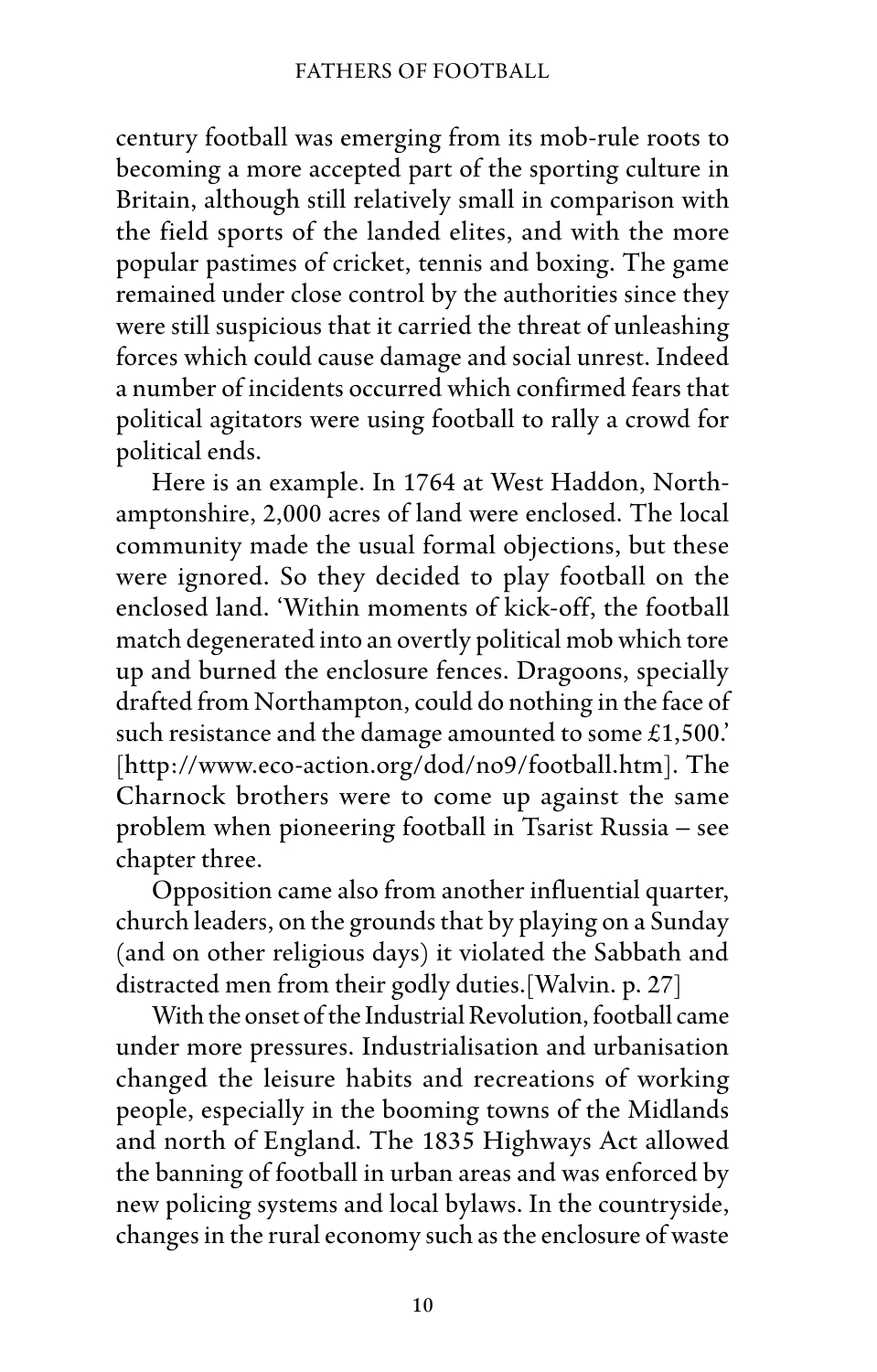and common land, had restricted space and opportunities to play the game, even at Shrovetime.

Consequently, by the early 19th century, football was declining as a popular recreational sport. Joseph Strutt, an early historian of sport, noted in 1801 this of football, 'It was formerly much in vogue among the common people in England, though of late it seems to have fallen into disrepute, and is but little practised.' [Walvin. p.30]

#### **The Public Schools**

The saviour of football as a popular sport was to come from an unlikely source – the public schools. At the beginning of the 19th century these schools existed to educate the sons of the country's upper class and of its emerging and more prosperous middle class. The early headmasters of the time were far from enamoured with football. On the contrary, most shared the upper class view that it was a plebian rough and ready street pastime. It was, said Samuel Butler, the head of Shrewsbury School, a game, 'fit only for butchers boys… more fit for farm boys and labourers than young gentlemen.' [Gavin Mortimer, *A History of Football in 100 Objects*. Profile Books. London. 2012. p.7]

But they were faced with a big problem – their pupils showed very little interest in learning and were often illdisciplined, boisterous and out of control. Fighting was endemic both in and outside the school. 'Harrovians were known to enjoy a good punch up with the railway navies that cut the embankment nearby, while Etonians were often scrapping with the Windsor butcher boys.' [David Goldblatt, *The Ball is Round*, Penguin Books. London, 2007. p.25.]

Pupils regularly revolted against school discipline since the teachers could exercise little control, and the ensuing anarchy could often be put down only by the intervention of the militia. In 1831 a running battle between schoolboys from Merchant Taylor's and St Pauls in the Cheapside district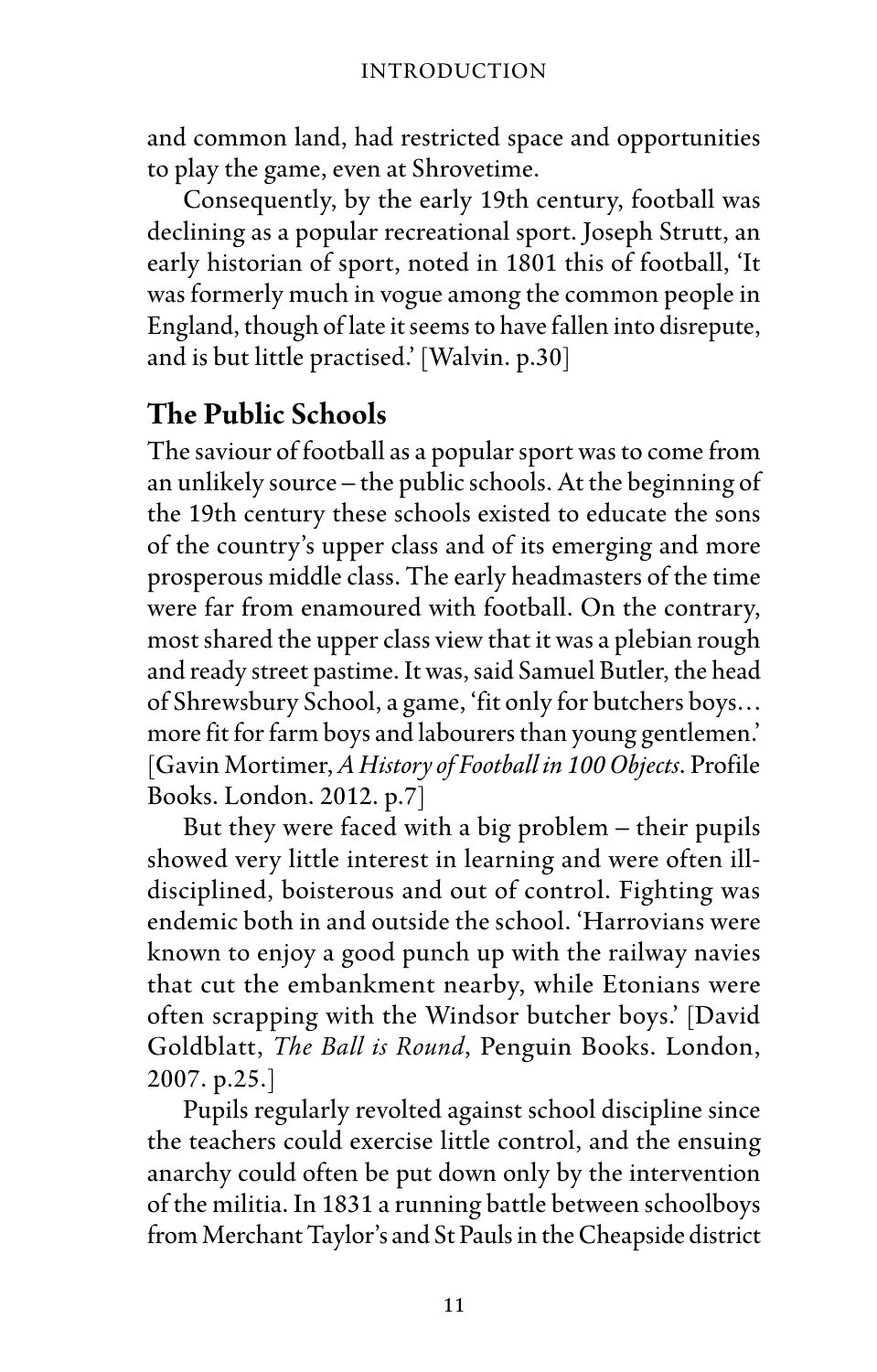of London could only be quelled by soldiers. Although games of all sorts, including football, were popular among the boys, they often degenerated into just the type of mob football condemned by those who had sent their sons to the schools in the first place.

The indiscipline in the public schools of the early 19th century had become notorious and profoundly disturbing to the more progressive headteachers who were being appointed. They were faced with increasing demands from the business and professional classes to exercise more control over pupils and provide a better education for them. The most famous reformer of them was Thomas Arnold, headmaster at Rugby School between 1828 and 1848, and the pivotal figure behind the reforms of the public schools and their ethos. He, and his like-minded contemporaries, recognised the fact that properly supervised and organised team games had the capacity to harness the natural enthusiasm and energy of young boys into something much more positive. They appreciated that sport had other benefits too. It could be a good way of encouraging senior boys to take on responsibility on behalf of the teacher.

And perhaps most important of all, football – like other sports – could provide a formidable vehicle for character building, especially those virtues, such as fair play, respect for authority, sportsmanship, manliness and self-control, much valued by the rising Victorian middle class. Finally, they had the practical advantages of being easy to organise and play, and flexible enough to keep large numbers of boys fully occupied.

By the middle part of the century, football was being played in a much more orderly fashion in most of the leading public schools. However, it needed to overcome another problem. Each school conducted the game according to different rules to meet their particular needs, especially the size of the playing area available. For example, at Eton and Winchester, the game was based around charging, whereas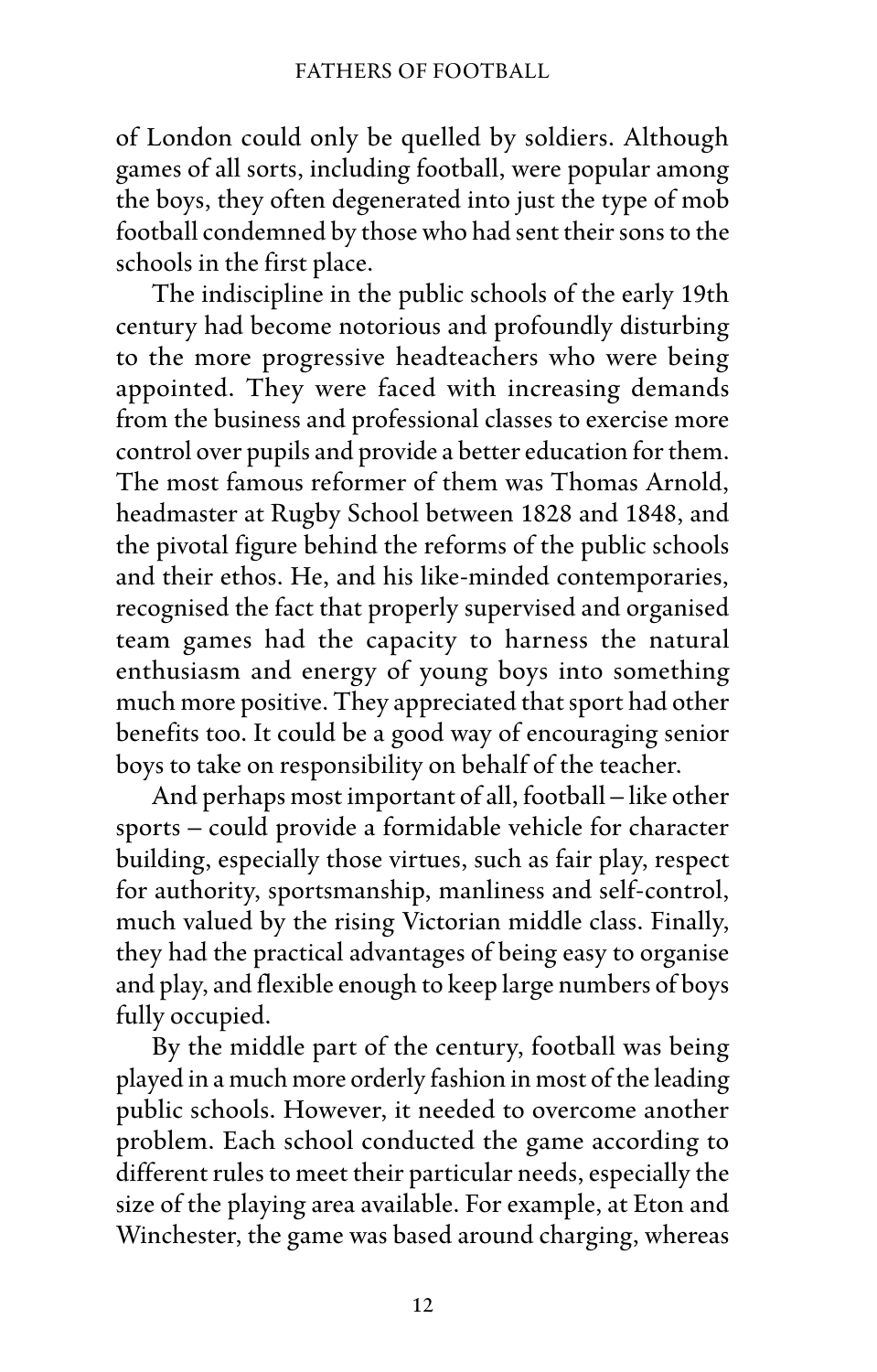at Charterhouse and Westminster where space at the time was limited, it depended on close control and dribbling.

The lack of common rules inevitably restricted the opportunity for matches between schools. Similarly, when former public school men moved on to the universities, or to their army regiments or other institutions, they wanted to play against one another but came up against the same problem. It was left to them to sort out the confusion.

At Cambridge in 1848 the first serious attempt was made to agree a set of standard football rules. Catching the ball was allowed, but running with it was not. Dribbling was encouraged, but tripping, pushing and holding were outlawed. The Cambridge rules proved popular in some localities but there remained several different versions.

As more and more football clubs were founded across the country there clearly remained a need to get agreement to a single code of rules as to how the game should be played. The decisive moment came on 26 October 1863 when captains and representatives of the London and suburban clubs met together to form the Football Association (FA) and to draw up and agree the laws of the game. The carrying of the ball was outlawed, and football and rugby went their own separate ways.

Although it was some time before those clubs using other rules, notably the Sheffield Rules, finally reconciled their differences with those of the FA, the practice of modern football playing to a common set of rules was now effectively in place. This was a crucial landmark for the development of the game, not only in Britain but wherever it came to be played. They brought order and fairness into the game and formed the basis upon which new clubs, teams and leagues could be formed. Significantly, when several of the Fathers of Football left Britain for overseas, they made sure that they carried a copy of the FA rules and regulations in their pockets.

In 1871, Wanderers, a team composed mainly of former public school men resident in London, won the first FA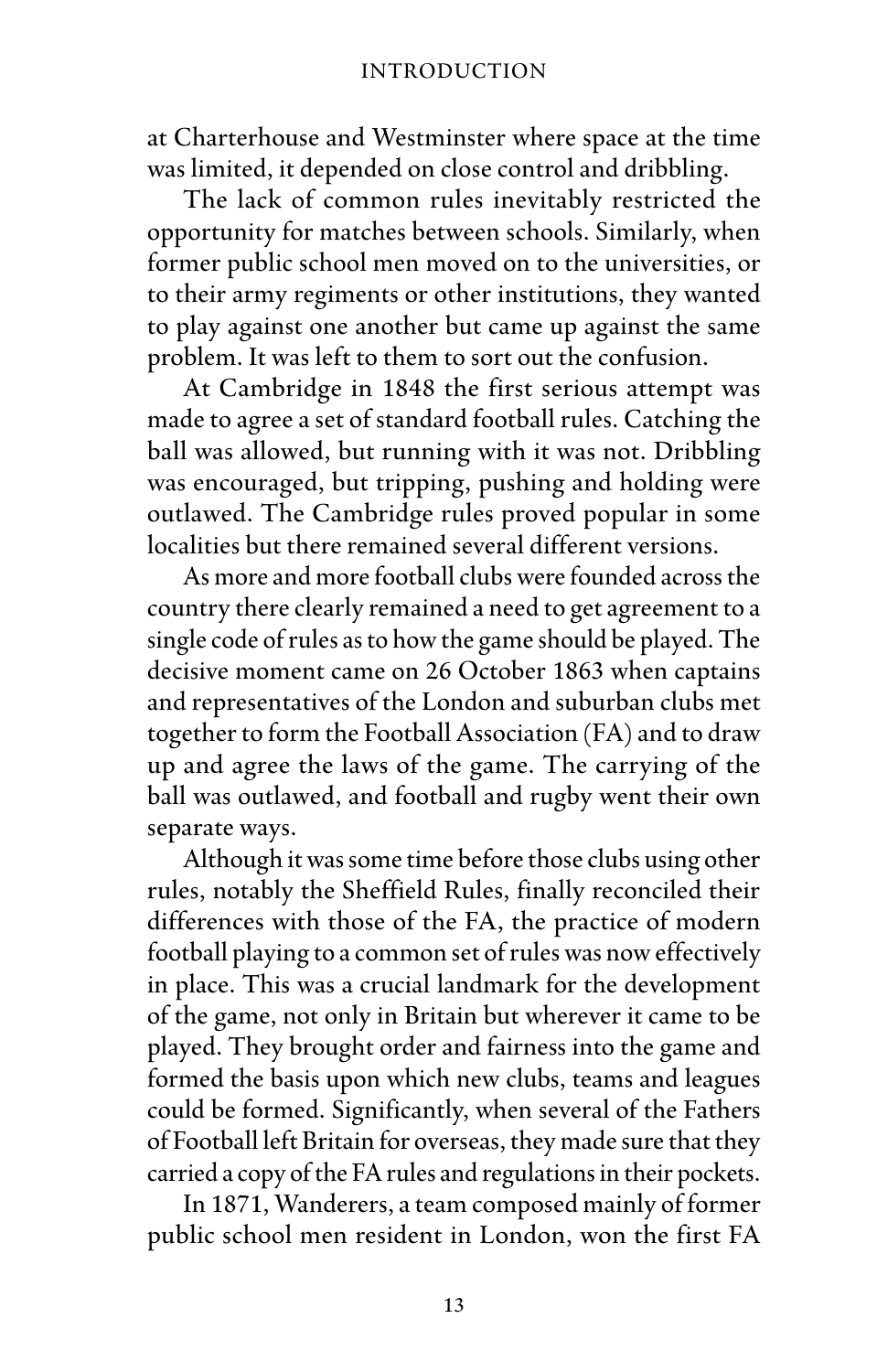Cup when they beat Oxford University 2-1. For the next seven years the final was dominated by university old boys and students or the military sides. However, football was breaking free from its public school, middle-class enclave and reaching other areas and classes of society. Economic and social developments helped to promote the game's popularity, especially in working-class communities. The Factory Act of 1850 gave workers time off on Saturday afternoons so for the first time people had some free time on their hands for recreation. Improvements in railways and the urban trams enabled spectators to travel easily to football games. Real wages rose in late Victorian times, and there was increasing press coverage of football and other sports as adult literacy improved.

A significant contribution, too, now came from churches and philanthropic institutions, with their direct links with the poor and working-class communities. They often provided the base from which those earnest young men, fresh from public schools and colleges, could spread the gospel of football. Many not only wanted to continue to play the game but had left their schools imbued with a strong sense of social responsibility and concern to help those less fortunate than themselves. It is estimated that in the 1880s over a quarter of the football and cricket clubs had their roots in the churches. [Goldblatt.p.40] It is worthy of note that several of the Fathers spent their formative years playing football for church teams, for example both Jimmy Hogan and Charlie Miller played for church teams named after St Mary.

Working-class football grew strongly in the urban areas of Yorkshire and Nottingham, the Lancashire cotton belt, the West Midlands and the Scottish Lowlands. These were the breeding grounds where several Fathers of Football were brought up learning the game.

The growth of working-class Scottish football around the two major cities of Glasgow and Edinburgh proved to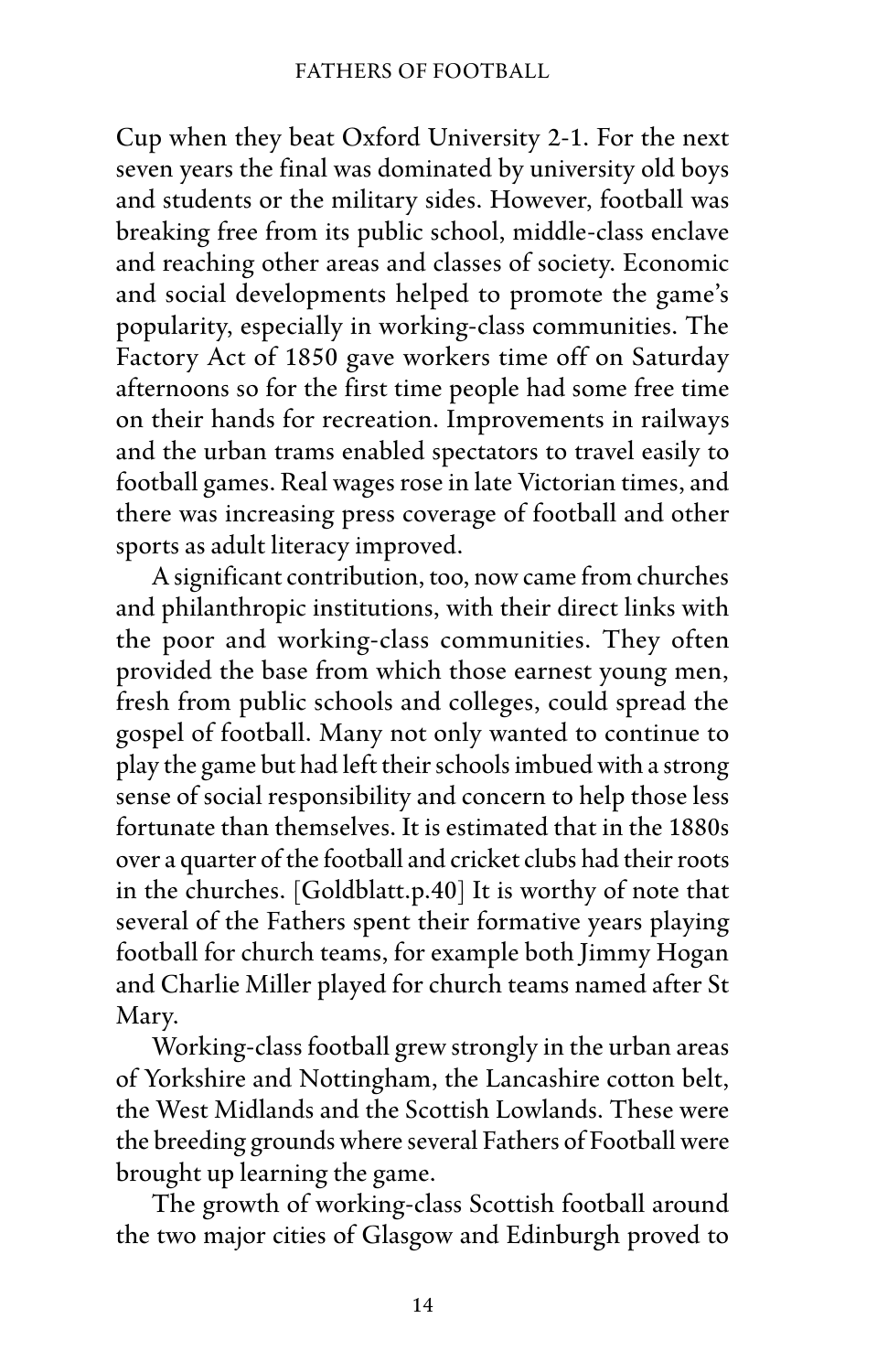be highly important. By the mid-1870s the central belt of Scotland could boast a density of working-class football clubs as great as anywhere in Britain. [Goldblatt. p. 40] Around half of the Fathers making up this book were born in Scotland or had played for a Scottish club at one time or another. And virtually all of them were deeply influenced by the high level of skill shown by Scottish players, and the emphasis placed on close control and swift and accurate passing.

The Scottish style of play was in sharp contrast with the early years of English football where the game was much more dependent on strength and stamina, dribbling and long kicks upfield in the hope that a defender would make an error. The passing of the ball, cooperation and defending were regarded as somehow inferior. The preference the Fathers had for the Scottish game would make a lasting influence on the development of football in Europe and South America, but for many years it remained a style of football rejected in England.

Towards the end of the 19th century there was a growing divide between amateur teams and the professional and semiprofessional ones who paid their players. The professional players were virtually all working class and belonged to clubs in the northern half of England and in Scotland, whereas in southern England the middle class predominated and supported the 'Corinthian' values of amateurism.

At first, the FA fought hard to retain a policy of amateurism which would protect upper- and middle-class control over the game, but the issue of professionalism reached crisis point in 1884. The FA expelled two clubs for using professional players, prompting the top clubs to threaten to break away. By then, however, the payment of players had become commonplace and fortunately there were officials at the FA intelligent enough to see that some form of compromise was necessary and persuaded the Association to concede the idea of professional players. 'I object', declared Charles Alcock, a renowned Victorian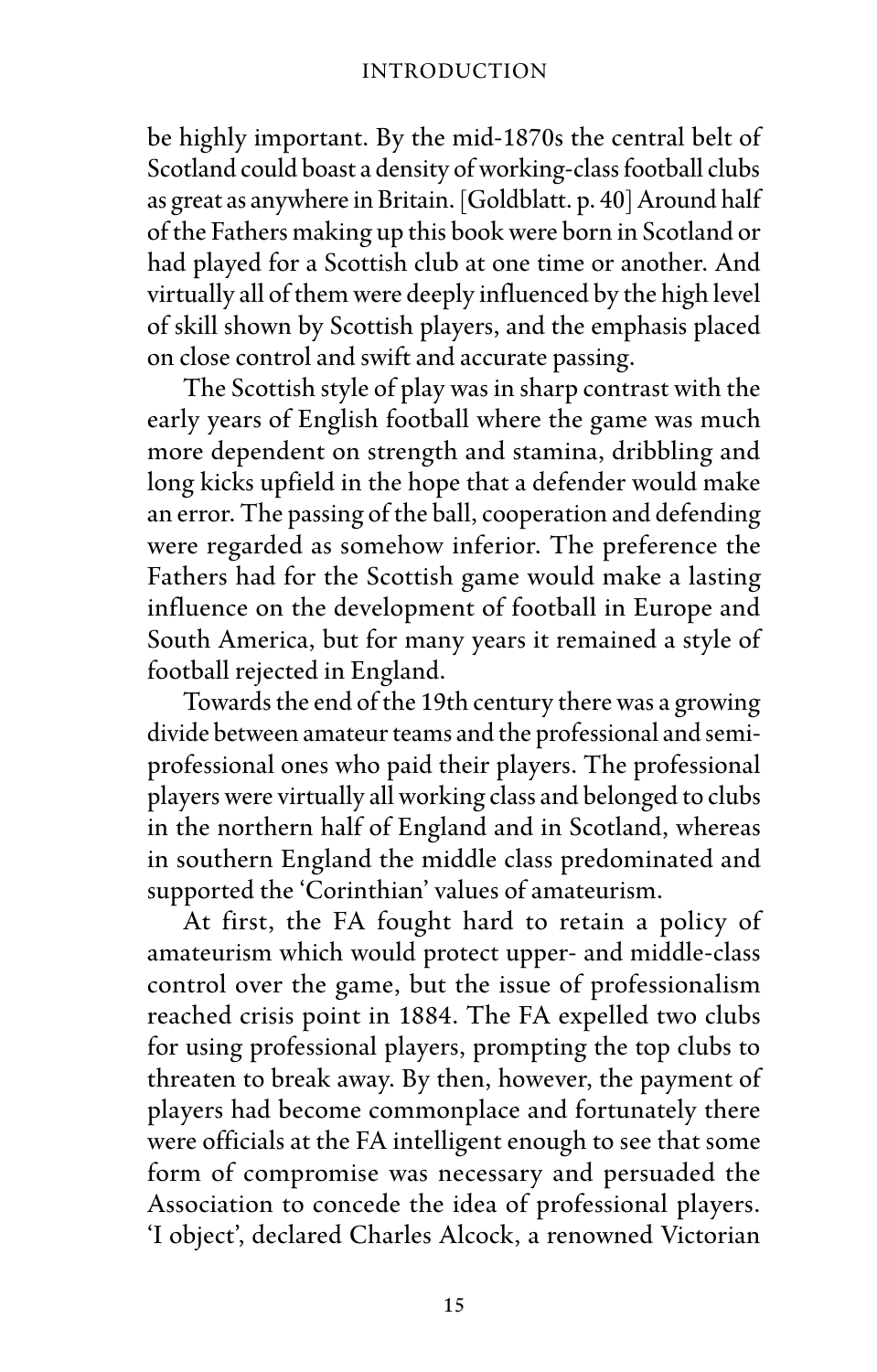sportsman and secretary to the FA for 25 years, 'to the argument that it is immoral to work for a living, and I cannot see why men should not, with that object, labour at football as at cricket.' [Walvin. p.85]

Three years later, a further important development took place. Following an invitation from William McGregor, the chairman of the Birmingham Aston Villa Church team, 12 leading professional clubs, six from the north and six from the Midlands, agreed to take part in a season-long competition with home and away fixtures. This, they reasoned, would guarantee their clubs a regular income, promote public support and improve standards of play. It took the simple name of the Football League, the first such one in the world. Some initial problems occurred, such as the late arrival of teams delaying the start of games, but overall the clubs considered it a great success. A lower second division was set up 1893 and the total number of teams increased to 28. In 1890 the Scottish and Irish formed their own leagues. The British league system provided the model which foreign clubs and administrators followed as the game took root in Europe and South America.

Thus, in little more than 30 years, football had emerged from an undisciplined and rambunctious folk-game event, with practically no rules, into a disciplined, regulated and widely popular national pastime. Rescued at first by the public schools, various forces transformed the game into the main recreational pursuit of working-class communities. As the commercial potential of the game became apparent, more and more grounds and stadiums were built in nearly every village, town and city in Britain. And importantly, football for the masses had come to mean more than just a game or form of entertainment. It tugged deeply at their emotions and became a source of meaning and identity in their lives.

In a sense, it had become, once more, the people's game. Moreover, the British had established a game which would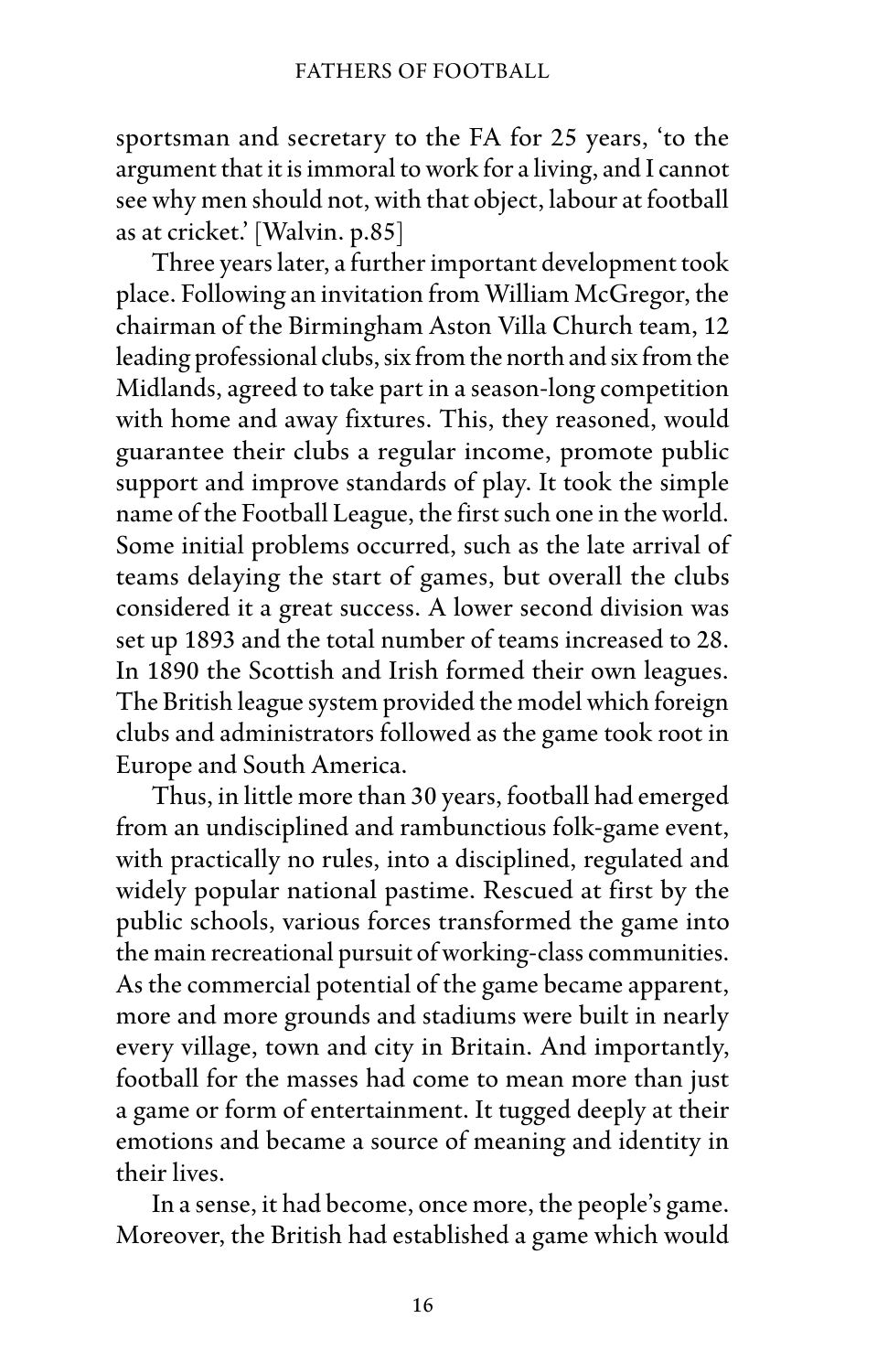eventually become the world's most popular team sport. Some say that it has to be considered as the greatest export in Britain's long history. Just how that happened, especially in Europe and South America, needs now to be explored.

#### **Football Abroad**

During the first half of the 19th century there are many references to British sailors, soldiers and traders playing a version of football in the course of their travels around the world. It appears that many such instances were little more than isolated kickabouts on the docksides of distant ports, on a bit of wasteland or perhaps a parade ground. However, they were mostly of passing significance and their importance frequently exaggerated. As the century drew on however, there is plenty of evidence to confirm that football had established itself in continental Europe and in South America in a far more durable way.

It happened astonishingly quickly. Denmark, Holland and Belgium all founded football clubs in the 1880s. Hamburg, Germany's oldest club, grew out of an Anglo-American club and were formed in 1887. The first Parisian team was founded also in 1887. In Spain during the 1890s clubs were formed in Andalusia, in the Basque country and in Catalonia. In Switzerland, Swiss and English students were playing football against one another as early as the 1850s and by 1898 sufficient clubs had been formed to create a national championship based on regional leagues (the Swiss played an important role in the spread of football in the western part of Europe, second only to Britain). In Argentina, by 1890 there were enough clubs to compete in a mini league, and shortly after Charles Miller brought the game to Brazil.

As mentioned earlier, the popular explanation for the initial expansion of football overseas places the influence of Britain's Empire at the forefront of the development. There can be no doubting its influence on the initial spread of the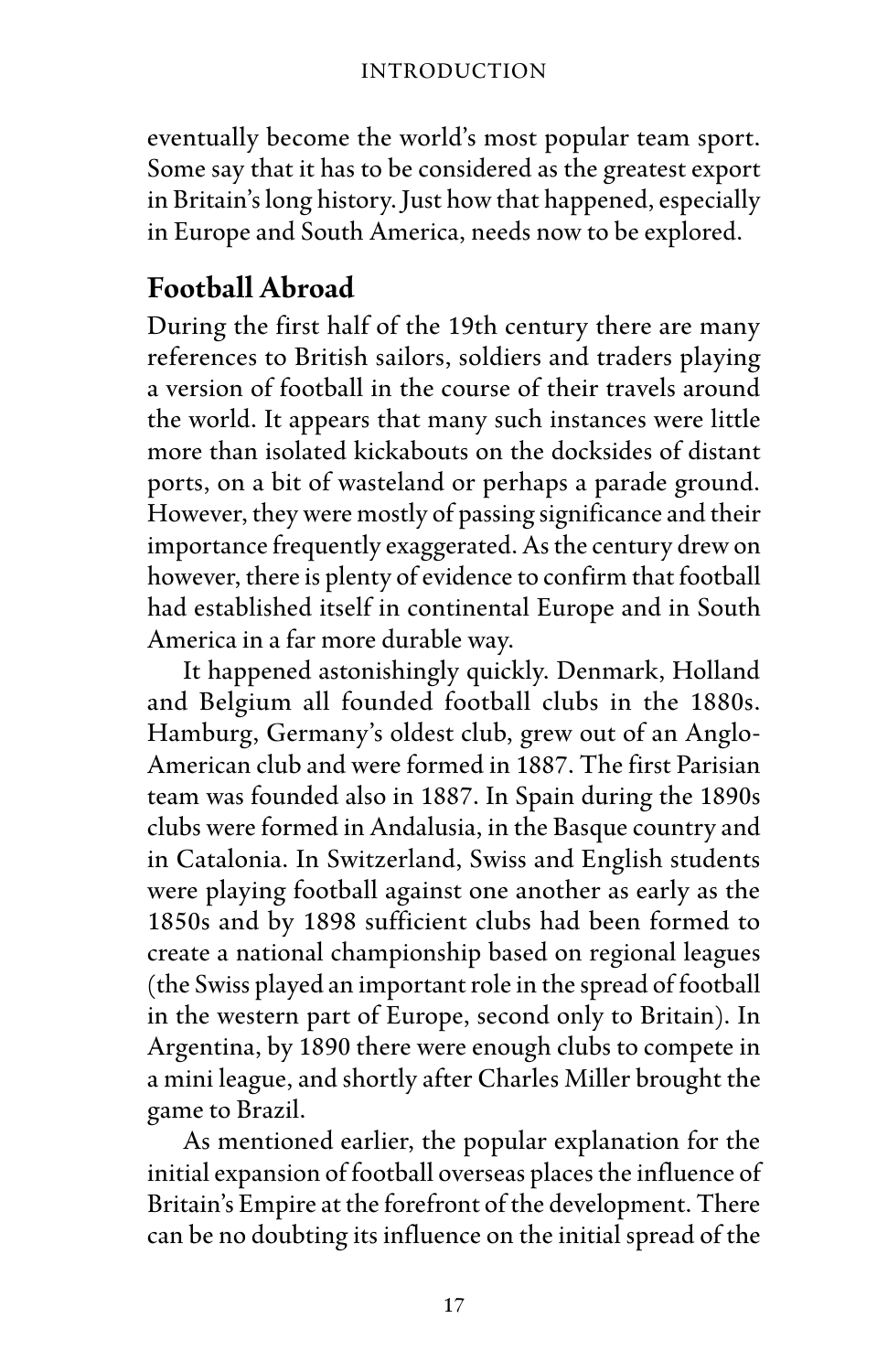game. Britain was at the height of its imperial power and the sheer size of the Empire with its formal and informal connections, and its huge merchant fleet and Royal Navy, meant that British citizens were well placed to introduce the game wherever they visited or settled. And many did so. As one commentator has written, it seemed as if 'the feet of the English were everywhere, playing the game in schools, playing it among themselves in the adult world outside… and playing it in factories and railway yards. British soldiers carried footballs in their knapsacks and British sailors tucked them in their kitbags.' [*Off The Ball*. Ed. Alan Tomlinson and Garry Whannel. Pluto Press. London. 1986. p.68]

However, football historians such as Lanfranchi and Taylor have argued that the emergence of the game beyond British shores was a more complex process and at the formal level Britain as an imperial power played a marginal role in the development of the world game. [Pierre Lanfranchi and Matthew Taylor, *Moving With the Ball*. Berg. Oxford. 2001. p37]

The British export of football did not always take root in countries where the British had a high level of influence or direct political and social control. Rather than in India and the dominions of Canada, South Africa, Australia, New Zealand and the British colonies, it was those countries in Europe and South America with close commercial, as well as educational and cultural links with Britain, which first adopted football. It was the British expatriate communities that grew up around the thriving ports and major cities, which frequently proved to be a more significant factor than Britain's imperial links.

Those communities in their early days were mainly made up of Britons with an aristocratic or middle-class background, and often educated at the public schools and Oxbridge. However, as British overseas interests grew in the latter part of the 18th century, they were joined by a wave of well-educated commercial and technical specialists such as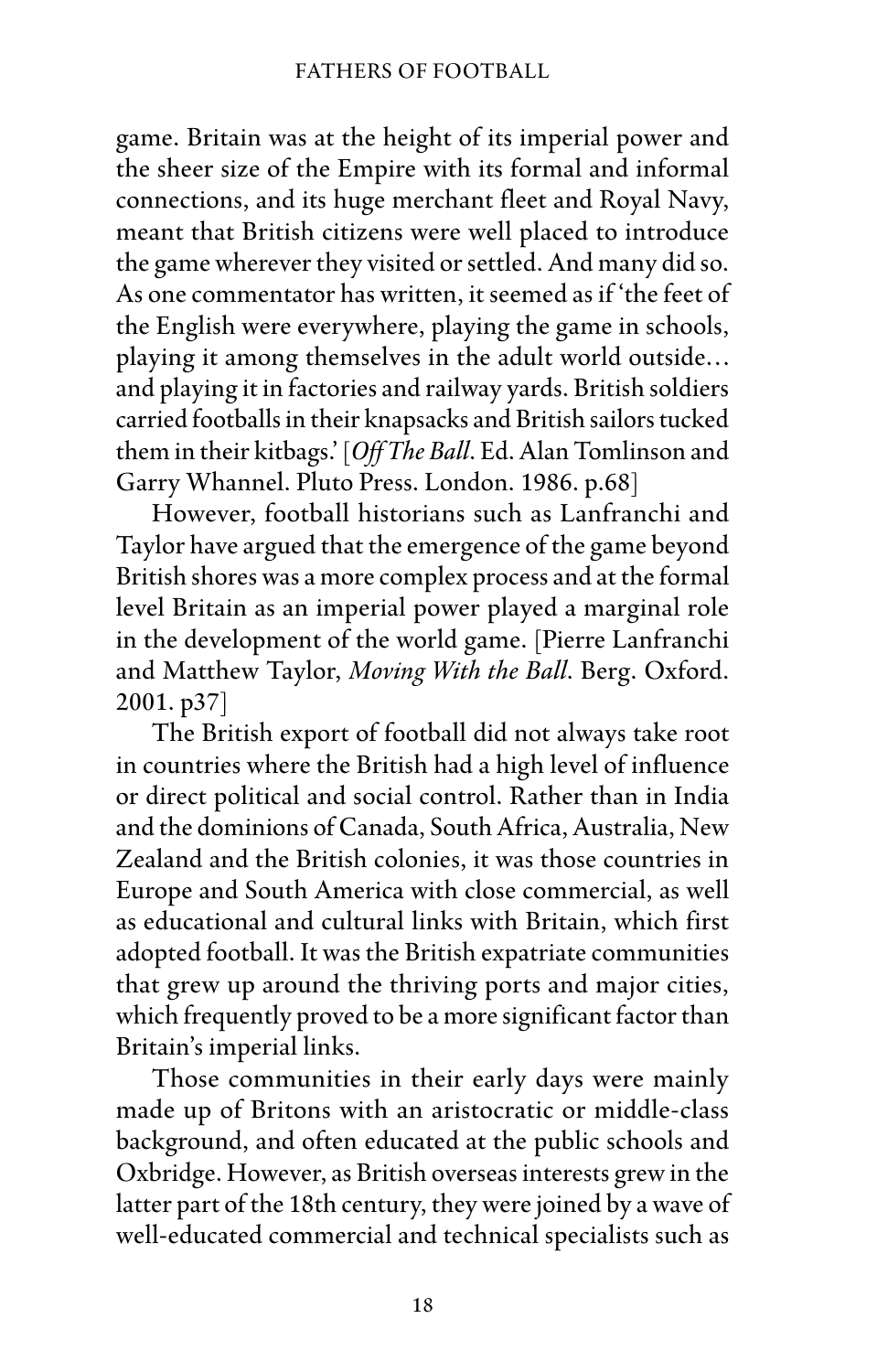bankers, engineers, factory managers, railway technicians and teachers. When these people settled abroad, they were naturally keen to continue to enjoy the customs and the recreations they had come to love at home. The setting up of the ubiquitous social and sports club always had a high priority for British communities.

In the 1860s to 1880s cricket was the most popular team club game but it gradually gave way to football. Once the expatriate clubs had loosened their original British exclusivity and started to welcome talented young players from outside their own circle, the game took off in a serious way. Several of today's most famous European and South American football clubs in cities featured in the book, such as Genoa, Milan, Moscow, Barcelona, Prague, Buenos Aires, and Sao Paulo, can trace the origins to those early expatriate communities and their sports clubs. This is a constant theme throughout the book.

#### **Consolidation**

As the 19th century drew on, it was apparent that the enthusiasm for football was not confined just to the British settlers. It gathered strength in particular from members of the urbanised middle classes and youthful elites resident in European cities, rather than from the working classes. Their support and participation proved critical to the growth of the game. Predominantly male, they were often well educated, anglicised, and eager to try out new pastimes and ideas. They saw football as an adventurous and manly game to play. They liked the opportunity it offered for teamwork and individual skill, the simplicity of its rules, and its unpredictability. And compared with other ball games like rugby, there was a lower likelihood of serious injury.

Moreover, Britain was at the height of its power and prestige, and the members of the local bourgeoisie – and those intellectually-minded – thought it modern and progressive to be associated with the country in some way or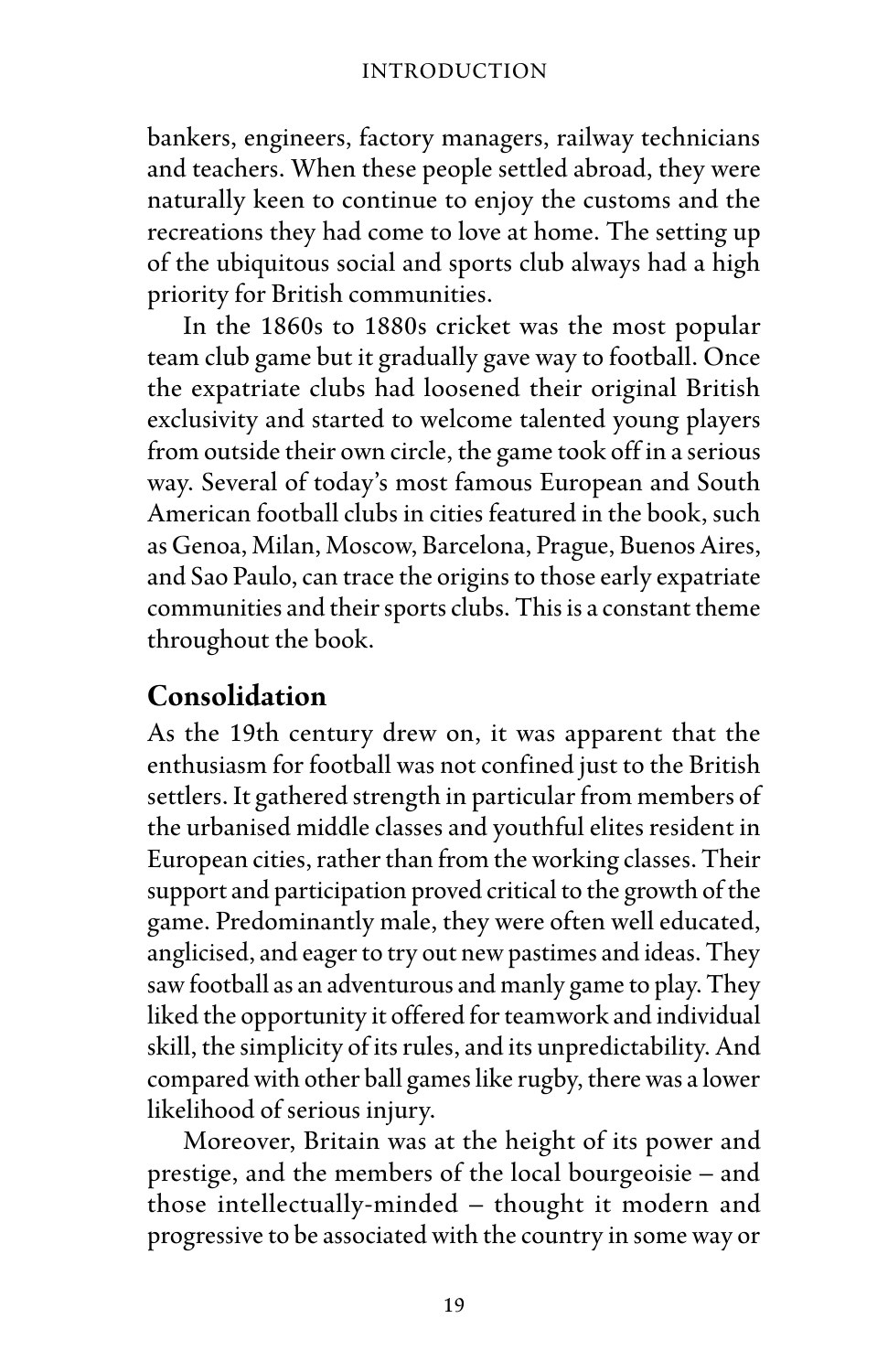other. Joining a football club and playing the game became a fashionable thing to do, just like other things British such as wearing British clothes, giving British names to their sons, or sporting an eye-catching Victorian moustache. New clubs took British names such as the Grasshoppers of Zurich or Corinthians, and the use of English terms such as a corner, penalty, and free kick became standard among the players and spectators. Similarly, there was prestige to be had from employing a British professional player or coach. And if they had some foible or eccentricity that could be caricatured, so much the better. Several of the Fathers either unwittingly or willingly played their part. Thus we have, for example, the intellectual Spensley taking a book with him while in goal, Pentland at Bilbao sporting his bowler hats and large cigars, and Hogan blessing his players before they took to the field.

Education, too, had an important influence on the spread of football. As a result of the educational links that Britain had established abroad during the second half of the 19th century, British teachers, administrators, and educational ideologies were much in demand among the elite groups of Europe and South America. When working in schools and colleges abroad, British teaching staff frequently took their games with them. British teachers employed in the leading schools of Brussels, Antwerp and Bruges created a hotbed of football in the 1870s and 80s.[Goldblatt. p.120] The first European clubs in Switzerland were established by British students attending private schools. In the 1880s football was being played in the English schools and colleges of St Petersburg. And in South America, Alexander Hutton, the Father of Argentine football, ensured sport and particularly football, were at the heart of the curriculum when setting up his own school in Buenos Aires.

Britain's reputation as the workshop of the world was attracting large numbers of students to come here to study. Many were caught up in the growing popularity of football,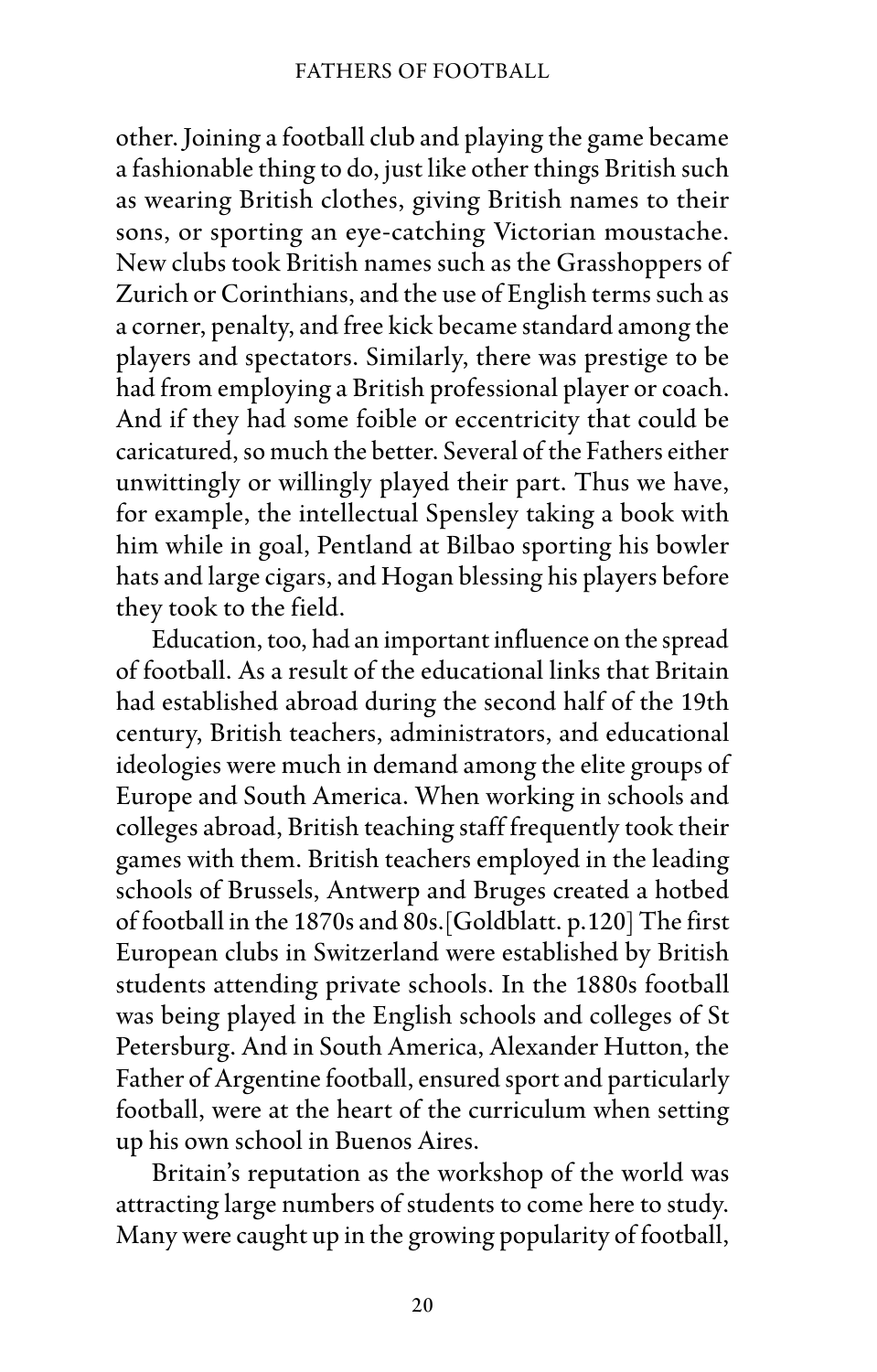and returned home eager to have it played in their native land. The origins of several leading Spanish clubs owe much to enthusiastic young men who had studied in Britain. Perhaps the most famous example of all is Charlie Miller, the Father of Brazilian football, who fell in love with the game while attending an English public school.

By the turn of the 19th century, football was well on the way in many overseas countries to being a popular amateur sport and, increasingly, with a profitable spectator appeal. This was a factor which attracted British professional and amateur clubs to embark on foreign tours in both Europe and South America. Cambridge University FC made a tour of Hungary as early as 1902. The 1910 tour of Brazil and Argentina by the leading British amateur club – Corinthians – was enormously successful and caught the imagination of the local people, as did Glasgow Rangers when they toured Austria in 1904. Such tours played an important role in the expansion of football as they still do today.

Not surprisingly, as the popularity of football spread in overseas countries, the indigenous population wanted to assume the leading role in the development of the sport. However, the prestige of the British game was still high, and at both club and national level, countries remained eager to learn from the experience and expertise of British coaches and players. This opened up opportunities for professional footballers in Britain to take the plunge and leave home, either to play as a professional in newly-formed foreign clubs, like Herbert Kilpin at Milan, or to coach the game abroad. The Fathers Jimmy Hogan, Johnny Madden and Fred Pentland, all seasoned British professionals, were to achieve outstanding careers as coaches in the clubs and football associations of central Europe and Spain.

Of course it was not always the British who had the greatest influence on the spread of football. Some British nationals living overseas, especially in the colonies, remained insular, and had no intention of seeing their clubs and games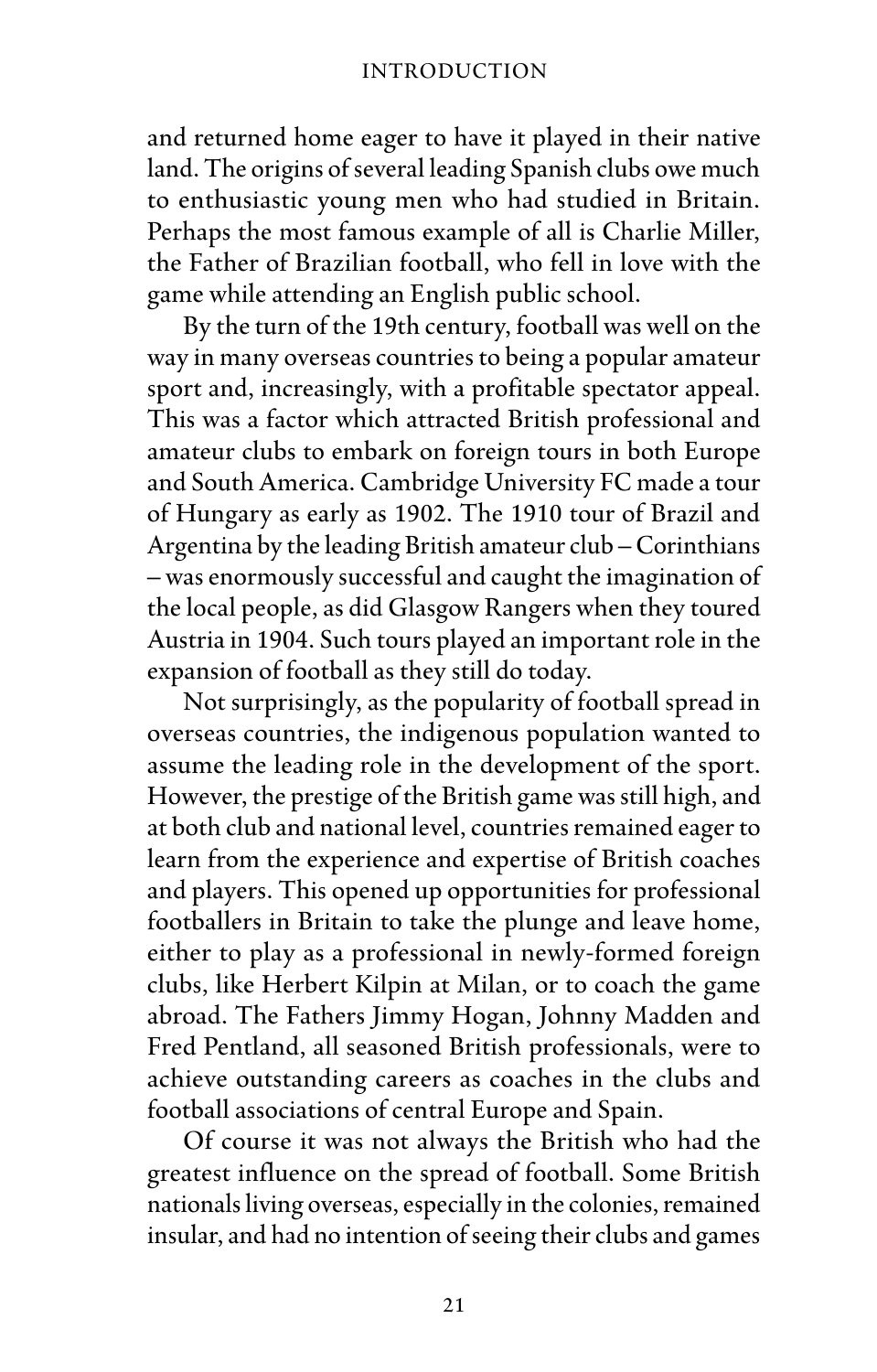shared with others. They were quite content to preserve their exclusivity and to let others take the lead. There were also some countries, notably in Scandinavia and the Low Countries, who did not rely on British expatriates and their sports and social clubs to establish football. [Goldblatt. p.120] Much as they admired the British game, they went ahead with their own development and only brought in foreign players, managers and coaches as and when they needed.

Nor was Britain the only nation behind the international expansion of the modern game. Football enthusiasts from other European countries were also active, such as the great Austrian coach Hugo Meisl, the German football pioneer Walther Bensemann, and the Swiss footballer Hans Gamper who helped found Zurich FC in 1897, and then FC Barcelona in 1899.

Nonetheless, in many overseas countries the British must be regarded as central to the development of the game. In the words of one authority, 'The pace, style and very fibre of the game's development was British.' [Walvin. p.117]

At the risk of over-simplification, their involvement at various critical phases can be broadly illustrated in the following way. First, British immigrants, particularly bankers, engineers, and managers, as well as teachers and students, form their own exclusive football club and play matches against one another. Secondly, in time, such clubs become more cosmopolitan as other expatriates and the indigenous urban elite are drawn into them to make up the numbers.

Other groups of people copy the British model to form their own clubs so as to compete in organised competitions, often under the influence of British coaches and managers. Thirdly, the cosmopolitan and indigenous clubs come to constitute the most important part of the game. National football associations and professional leagues are established, famous clubs emerge and the British influence declines. And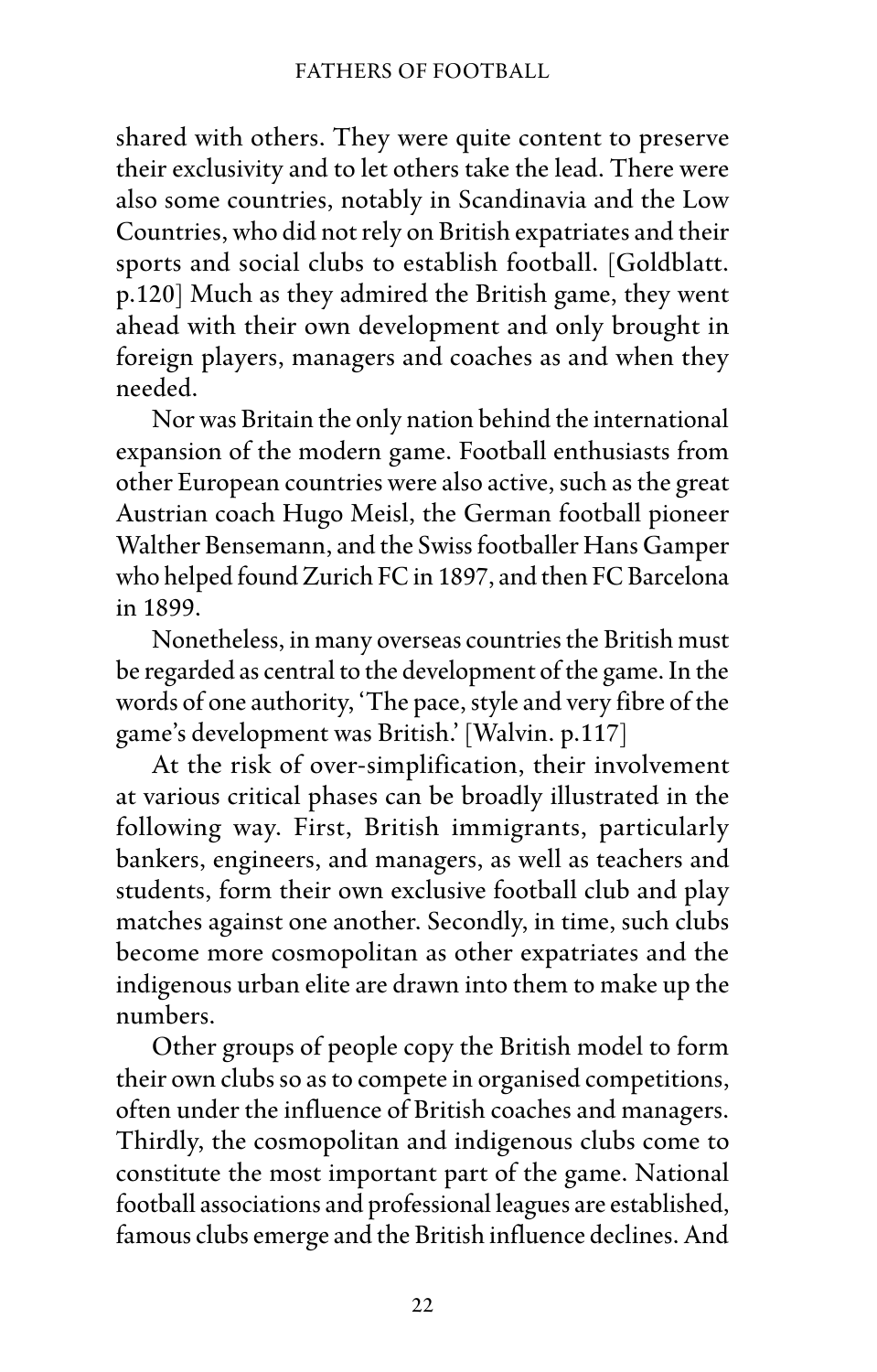finally, the working class becomes heavily involved in the game. The indigenous nation assumes full control and clubs compete for coaches and players on the world stage.

In one or more of the above phases, the contribution of the individuals who make up this book was pivotal, whether as founder, manager, player or coach. Some had no wish to leave their homeland and were driven abroad to earn a living from their footballing skills and knowledge. Others just loved the game for its own sake, simply wanted others to enjoy it and provided the spark to make it happen.

Probably none of them set out with the heroic intention of taking football to the world, nor would they have foreseen the accolade of Father of Football deservedly bestowed upon them by the countries in which they worked. It is time now to look at their lives and achievements.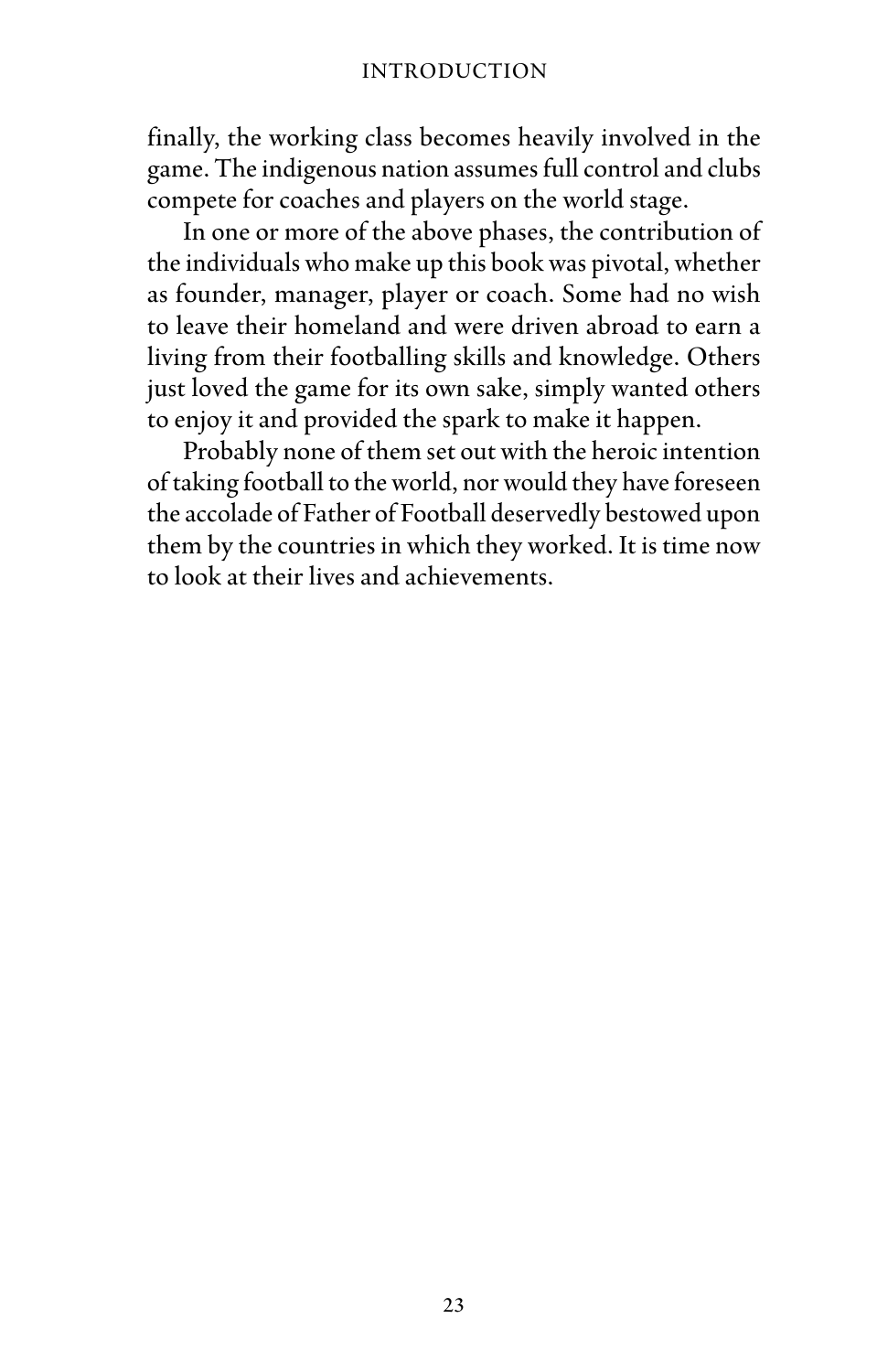1

### James Spensley – the English Doctor and *Mister* Garbutt

IN 2013 the people of Genoa proudly celebrated the 120th<br>anniversary of the birth of the founding of Italy's oldest<br>active football club, the Genoa Cricket and Football<br>Club, commonly simply referred to as Genoa. As part o  $\sim$  N 2013 the people of Genoa proudly celebrated the 120th anniversary of the birth of the founding of Italy's oldest active football club, the Genoa Cricket and Football the celebrations, a memorial Mass was held on Sunday 11 August to commemorate an Englishman, James Richardson Spensley, at the beautiful church of Santa Maria dell Vigne in the centre of the city. This was a somewhat unusual tribute as Spensley had been brought up by evangelical congregational parents in Britain and there is no evidence that he had become a Catholic. But the occasion shows how high is the esteem that Genoa has for the Englishman. At the end of the 19th century, no one did more to bring football to the city, to lay its foundations and ignite that passion Italians have for the game.

In fact, the initiative to hold the Mass had come from a group of Genoan football supporters led by Franco Savelli and Maria Riggio. As students, both had revered the memory of Spensley and had made a study of his achievements. But they had been puzzled by the account of where and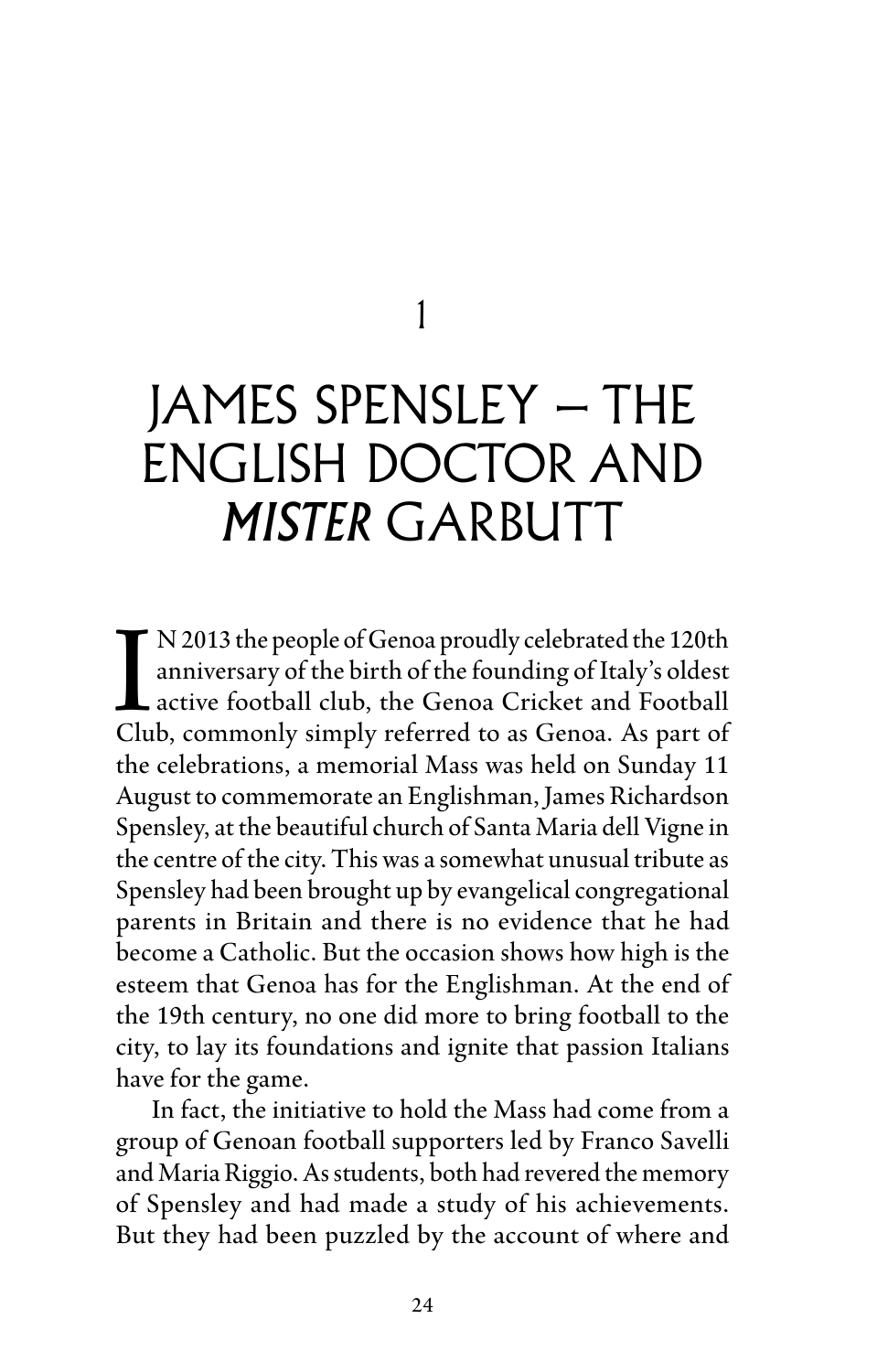the circumstances in which Spensley had lost his life as a British medical doctor in 1915 in the First World War. For a long time it had been recorded in the newspapers that he had died fighting the Turks in Gallipoli. Savelli and Riggio became convinced that this was inaccurate and they set themselves the task of establishing the truth. After several years of research they discovered Spensley's grave in August 1993, just 100 years after the founding of Genoa FC. They established that his remains rest in the British military cemetery of Niederzwehren, near Kassel in Germany, together with about 1,700 fallen British soldiers.

Italy does not easily forget its sporting heroes and the visitor to Genoa today will come across several examples of just how well Spensley is remembered in the city. Near the football stadium runs the Via J Spensley. On the house in which he lived at the Civic Square Campetto there is a plaque bearing the following Italian inscription, 'Here lived the English doctor James R Spensley, sportsman – a great friend of Italy – football pioneer with the Genoa Cricket and Football club, founder of Genoese scouting.'

Just outside the city is Spensley Park which is now an important international scouting centre. And each year the city plays host to the world when it organises its international junior tournament for the James Spensley Cup, dedicated to children from many countries.

 $\overline{\phantom{a}}$ 

#### **Spensley's Early Years**

It was a sequence of fortunate events that first brought James Spensley to Italy. He was born on 17 May 1867 in Stoke Newington, London, to William Spensley and Elizabeth Alice Richardson. His father was a congregationalist minister in Stoke Newington which in late Victorian time was a relatively affluent area of the city. Spensley had a comfortable upbringing and a good education. He liked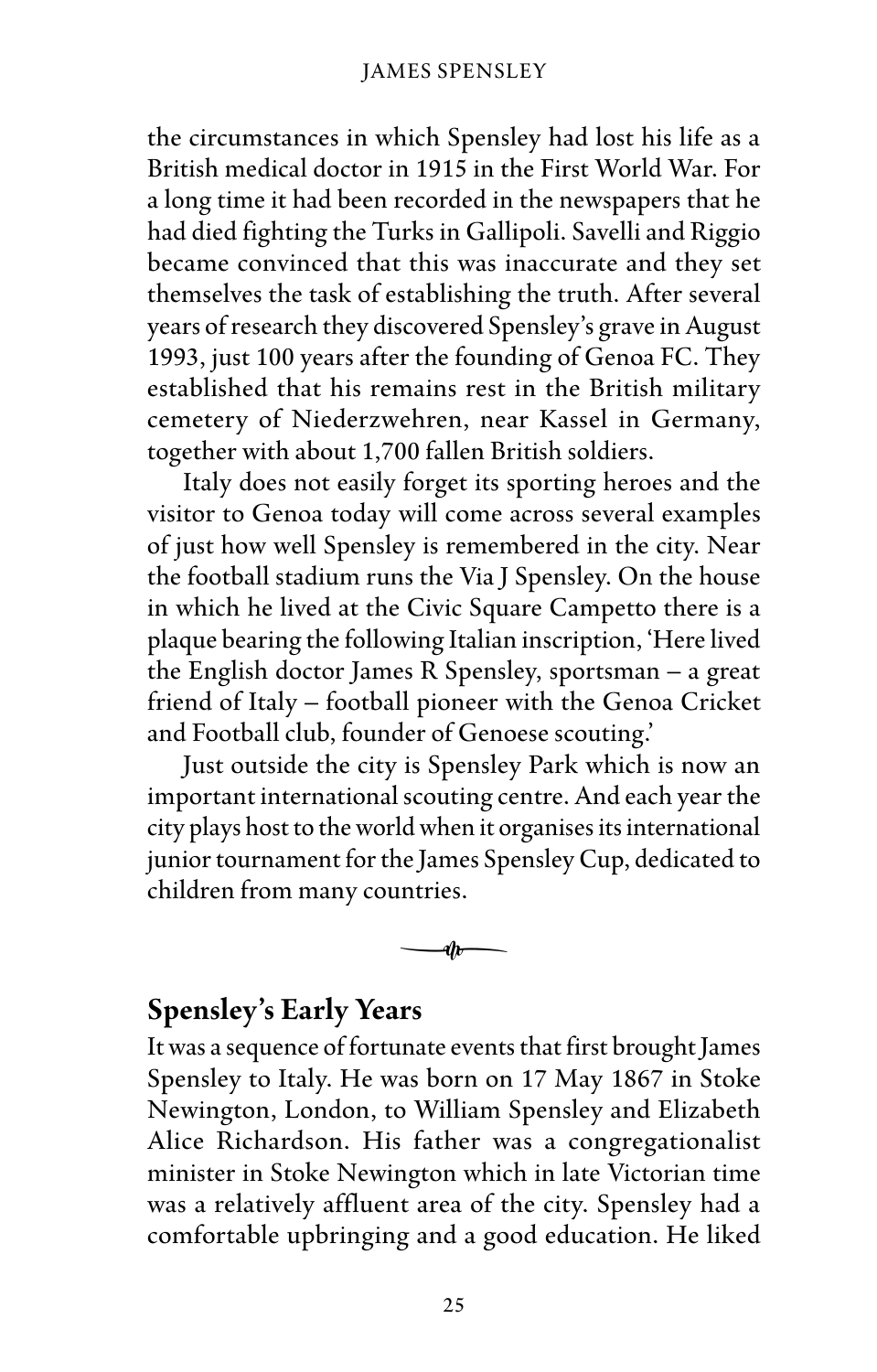sport from an early age and practised boxing and football, and his father instilled in him a sense of discipline and respect for others. He also inherited from his father a deep interest in social and philanthropic affairs.

Both his parents were keen that he should become a doctor and perhaps devote at least part of his life to becoming a medical missionary. This was often the case within religious denominations in late Victorian times and his father was a deputy chairman of the London Missionary Society. In October 1884 Spensley entered the London Hospital to study medicine. In 1891 he qualified for Membership of the Royal College of Surgeons (MRCS) and the Royal College of Physicians (LRCP). He spent a few months working as a house surgeon in London with Professor Down (the discoverer of the syndrome that bears his name) but he decided not to pursue a career purely as a medical specialist or as a general practitioner.

By the end of 1892 he decided to leave London and to live near his parents in Sunderland, a city where his mother had previously lived and where his father had been recently appointed as the minister of Grange Congregational Church. Spensley took up a post as a medical adviser for a marine insurance company based in Sunderland with worldwide commercial interests. This was a very fortuitous appointment for him. It allowed him plenty of opportunity for travel and to indulge in his developing intellectual interests in studying oriental religions and philosophy, and languages, including Sanskrit.

Nor did he neglect the chance the appointment gave him to enjoy the sports he liked at school, notably football and boxing. Local press reports in the north-east after his arrival were soon carrying reports of his sporting interests and organising ability. In November 1892 he took the initiative to get together, and captain, a scratch football team drawn up from members of his father's church in Sunderland, to play against the Durham College of Science, Newcastle.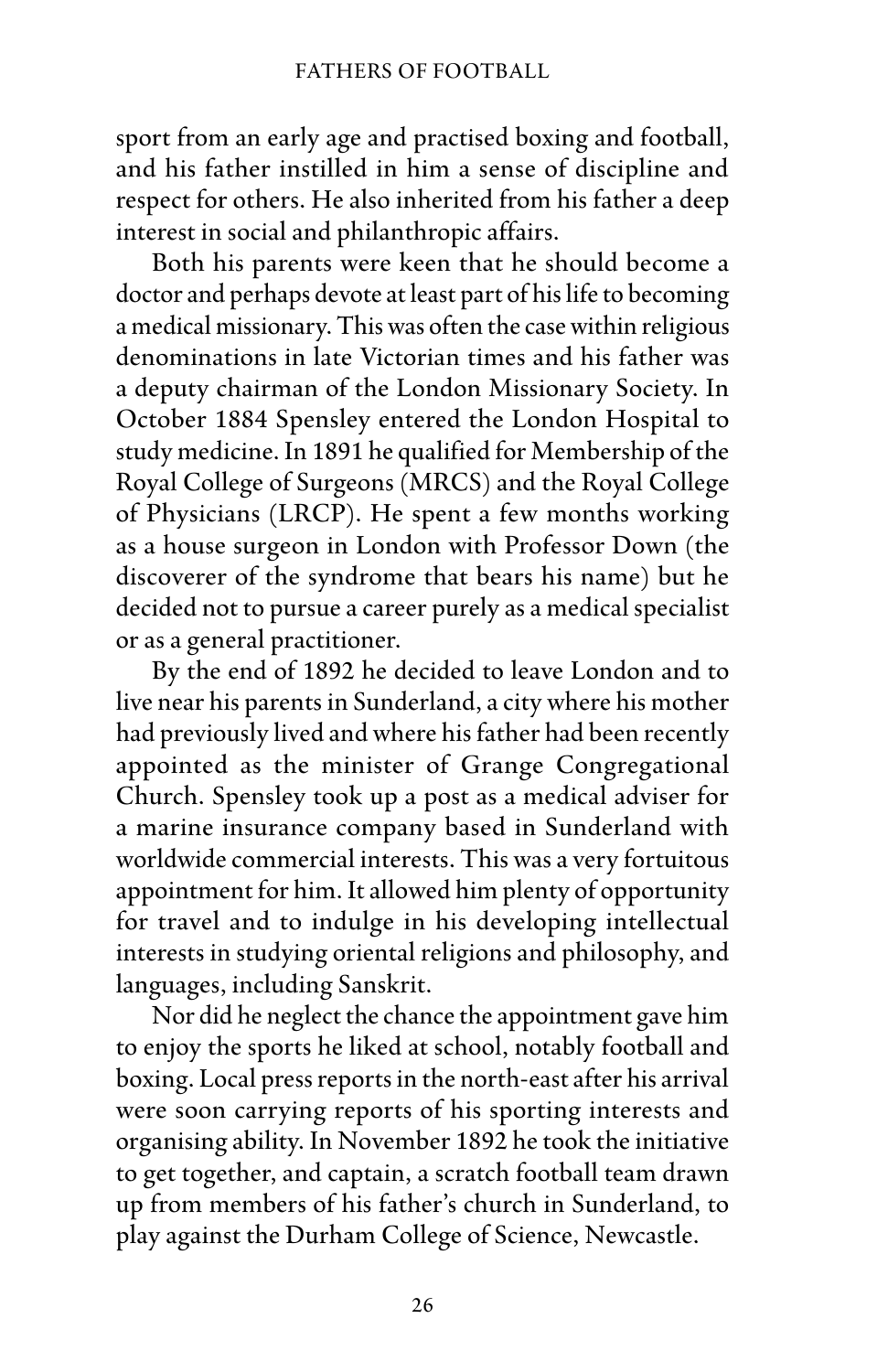Spensley played in goal and his side ran out 3-1 winners. By the following year he had also qualified as a referee and was soon refereeing fairly senior games in the north-east. His medical training was also coming in useful on the sports field. When the cricket professional of Sunderland Cricket Club sustained a very severe cut beneath his right eye after being struck by a rising ball, the press reported that it was fortunate that Dr Spensley was on hand to put three stitches in his wound. Some say that he also played some football for Blackburn Rovers before he left England, though this seems highly unlikely. His footballing skills certainly did not reach that level and there is no official record.

His work for his company was to take him to many parts of the world and in 1896 he was sent to Genoa to provide medical care for the sailors of British coal ships passing through the Mediterranean. The opening of the Suez Canal in 1869 had made Genoa a key stopping place for vessels on the route to and from India. It was an appointment that would have major repercussions for him and for Italian football.

 $\overline{\rightarrow}$ 

#### **The Genoa Athletic and Cricket Club**

By the late 19th century Genoa was not only a major seaport but had also become a thriving steelmaking and shipbuilding centre. This had brought many British workers and professional men to the city. Just three years before Spensley's arrival around a dozen expatriate Britons were observed arriving in dribs and drabs at the door of a local trattoria in the Via Palestro, a newly developed part of Genoa.

A meeting had been convened by the British consul general of Genoa, Charles Alfred Payton, to discuss the formation of a sports club. Those attending the meeting, and many others of the British community in Genoa,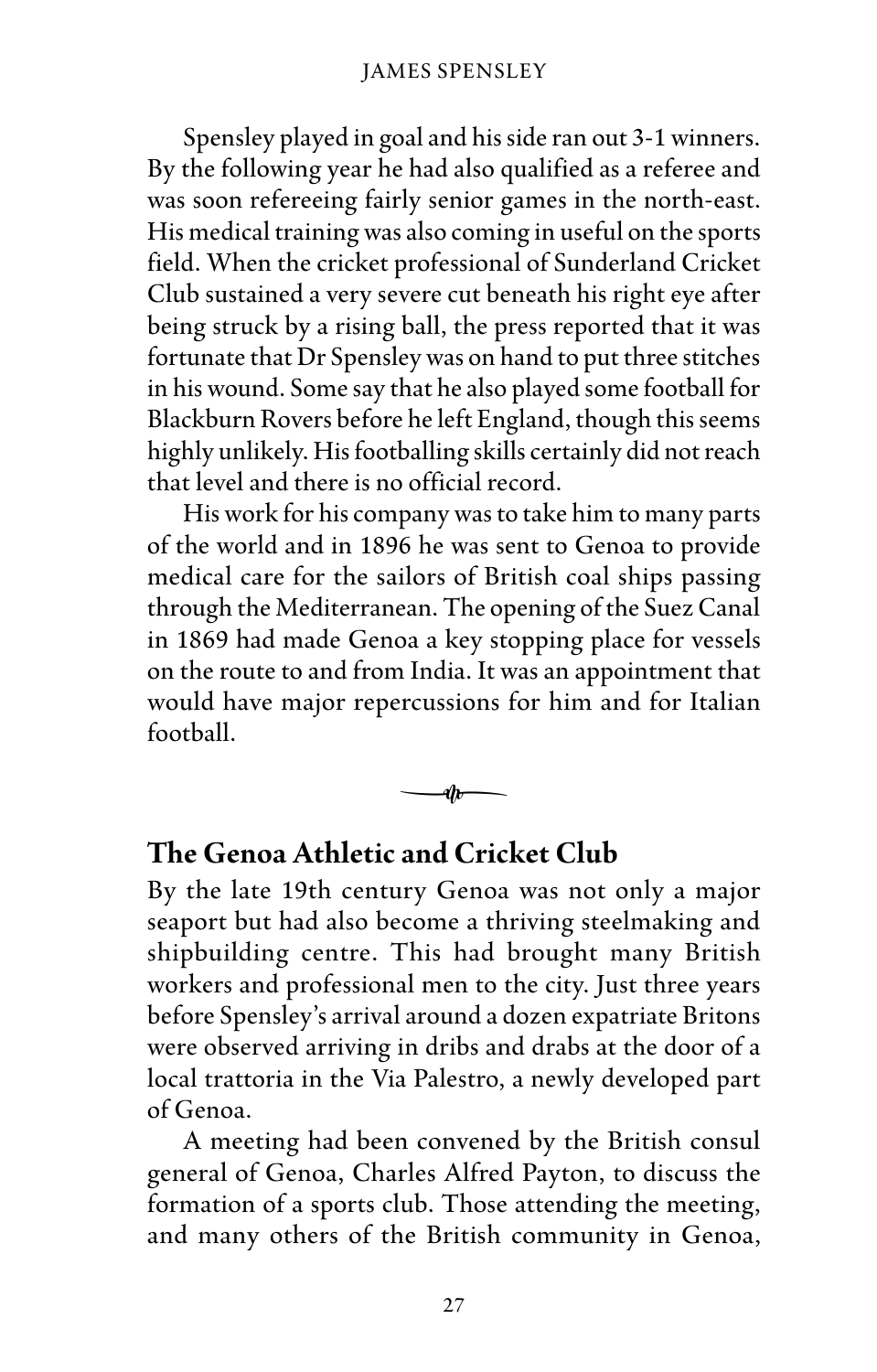missed cricket in particular, the game they loved to play back home, and Charles Payton and his friends had decided to do something about it. So on 7 September 1893 Genoa Cricket and Athletic Club was founded.

It was decided that it would be a private club which would represent England abroad and its shirts would be all white (like England's own) with the city's badge on the left – a red cross over a black field. The club strip was changed again in 1901 when Genoa FC adopted their famous red–navy halves and therefore became known as the *rossoblu* – the colours used even to this day.

Italians and foreign expatriates were not allowed into the teams of the club from 1893–95 and cricket was played against the crews of various visiting British ships which docked in the port from time to time. A pitch had been made available by two Scottish factory managers – Mr Wilson and Mr Mclaren – who owned a field in the Piazza d'Armi of the Compasso. Although cricket and athletics were popular, the younger and more active members of the club, aware of the growing recognition of soccer in England, were soon pressing for a team to be formed.

The arrival of Spensley in 1896 was crucial. He joined the club and participated enthusiastically in some of its activities but soon made it clear that he was very keen on football and would like to see it introduced. His first challenge was to change attitudes towards the game among some of the more conservative members who considered the sport as more for the lower classes. He also argued strongly that the club was too narrowly based by restricting its membership only to British expatriates.

His enthusiasm, commitment and high intellectual ability gradually won the members round. Since he knew more about the rules of the game and its tactics than anyone else, it was natural that he would take the lead in organising the soccer branch. By 1897 Spensley had succeeded in getting the club's committee to change the rules to allow up to 50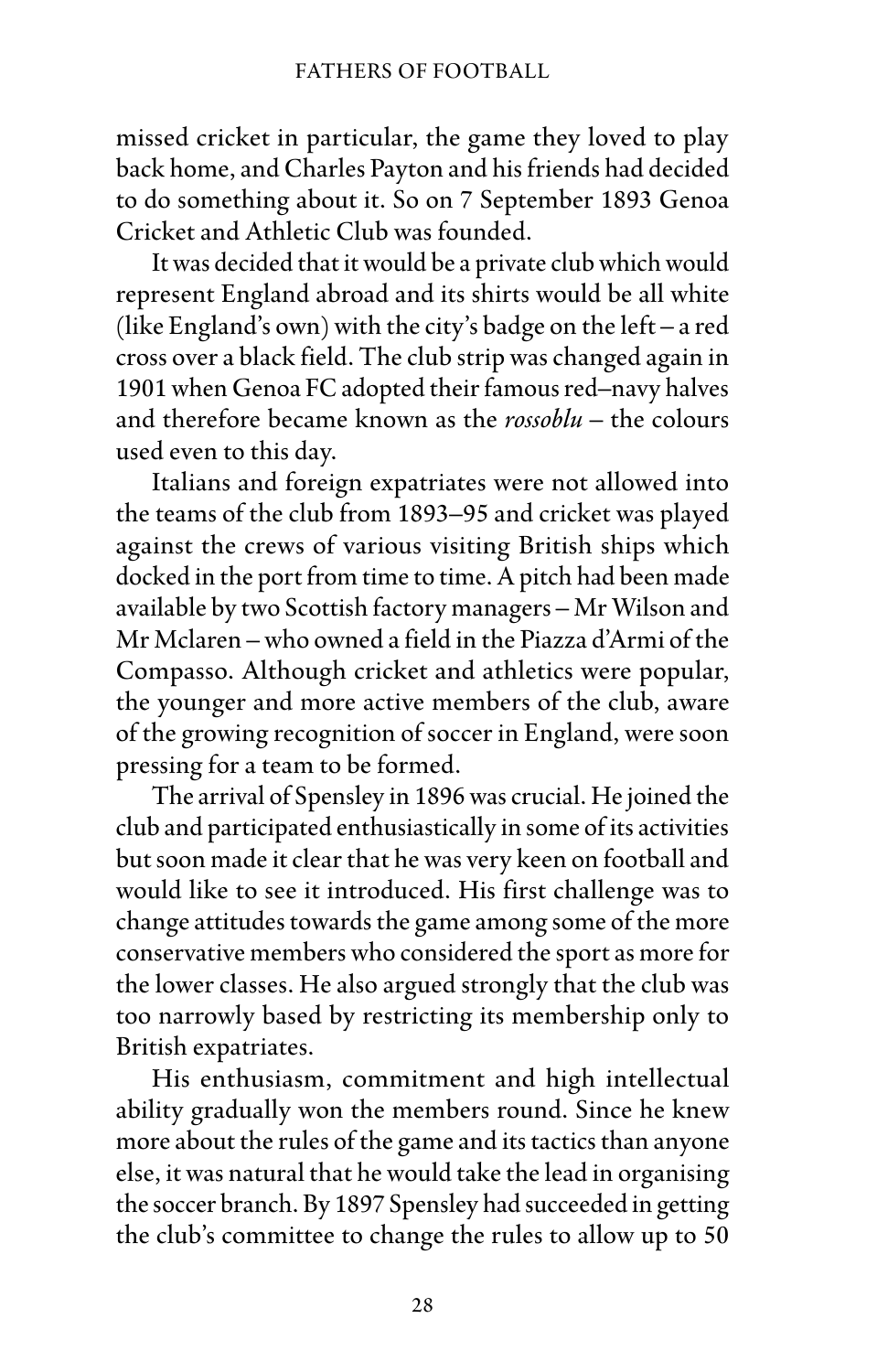Italian, Swiss and Austrian members to join. It was not long before even that limit was removed.

Spensley took the opportunity to build up a cosmopolitan team of English, Italian and Swiss footballers, drawn for the most part from well-educated, anglicised and talented sportsmen from members of the city's upper-middle-class society. Among the first Italian players to join was Eduardo Pasteur – a relative of the famous scientist – followed by his brother Enrico. Not that there was anything snobbish about Spensley's attitude, and he was quite happy to enlist the crews of British ships at anchor in the harbour for Saturday matches, and workers from the nearby Bruzzo ironworks. Another of his priorities was to secure a better playing field and a new one was found in another part of the town – Ponte Carrega – along the banks of the river Bisagno.

#### **Competition**

By 1897 a useful and enthusiastic group of players had been recruited who enjoyed a kickaround among themselves but were now to test their mettle against tougher opposition in matches outside the city. Thus on 6 January 1898 the Genoa football side challenged a mixed team made up of members of International Torino and FBC Torinese to a game at the Ponte Carrega. In a tight game they lost 0-1. This is a historic match as it is the first football fixture officially documented in the history of Italian football. We know that 154 tickets were sold at the full price of one lira and 23 at half price, and that overall the event made a profit of over 100 lire. [John Foot, Calcio. *A History of Italian Football.* Harper Perennial. London.1907. pp. 4-5 ] Other friendly games for Genoa were soon arranged, including those against the crew of the British warship HMS *Clementine* and the famous battleship, HMS *Revenge*.

Under Spensley's leadership the club continued to prosper and was now attracting interest elsewhere in Italy, especially in the northern towns of Turin and Milan. In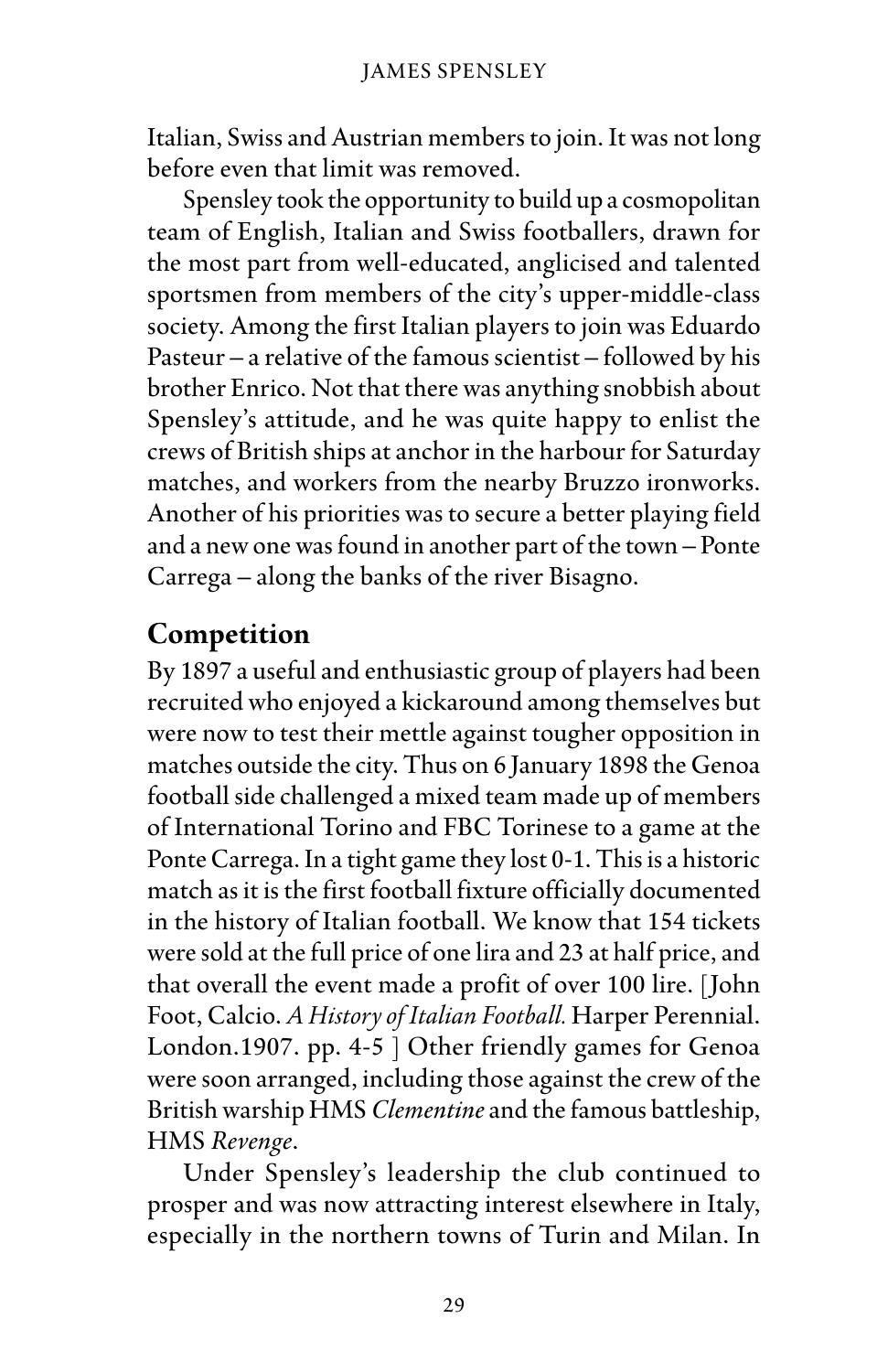March 1898 Genoa led the way in promoting the foundation of FIF (Federation Italienne du Football). And shortly after on 8 May 1898 what is termed the first official Italian football championship was held in Turin as part of the festivities at the International Exhibition to celebrate the 50th anniversary of the Albertine Statute (a constitutional charter granted to the kingdoms of Piedmont and Sardinia by the liberal King Charles Albert in 1848).

In fact it could hardly be termed a championship as there were only four teams participating, three of whom were from Turin together with Genoa. The final was played in the afternoon between Genoa and Turin International before a crowd of over 100 spectators. Genoa fielded a mixture of English, Italian and Swiss players. Spensley as captain played as a defender at the heart of Genoa's defence but ended up in goal after an injury to the goalkeeper. At full time the score was 1-1. Extra time was played and the English left-winger Robert Leaver scored the goal that won the game for Genoa.

Interestingly, as well as the referee there were two seated line judges whose role was to judge whether the ball had crossed the line as there were no goal nets. Apparently although the crowd was small, they cheered their teams loudly, even fought among themselves and booed the referee – a habit that one commentator Antonio Ghirelli, noted sarcastically, would unhappily continue. [Foot. p.6] Genoa took home the trophy, a gold medal and the distinction of being the country's first ever Italian champions. The basis of what was to become Italy's famous Serie A League had been laid.

The victory in 1898 was followed by a period of outstanding success for Genoa. It is difficult to be precise about the exact managerial role played by Spensley in matters such as selecting and training the team and tactics, but as the founder and captain he was highly respected and it is likely that his influence was considerable in all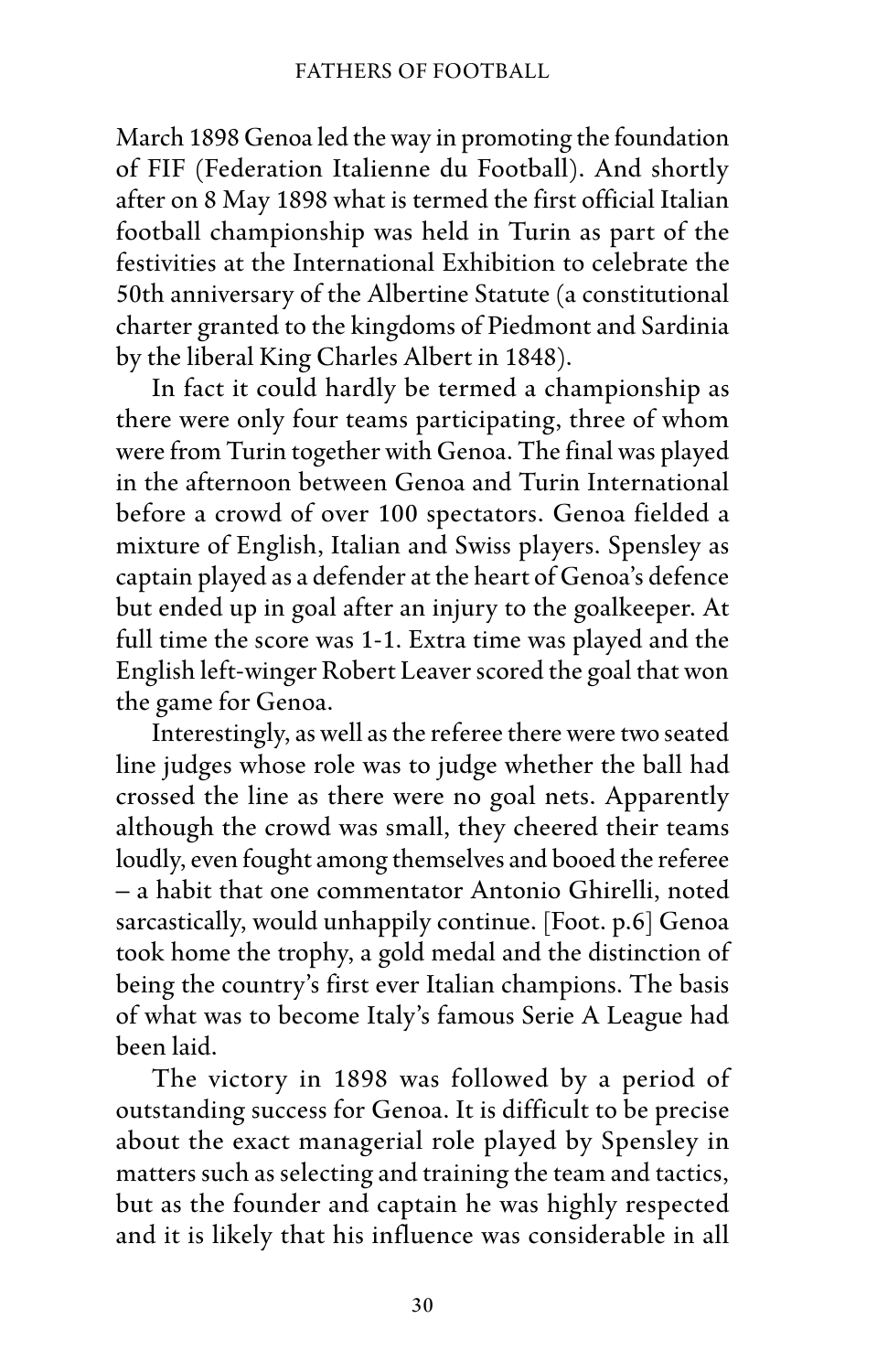aspects of the running of the club. Some Italian observers in fact list him as the first modern football coach. And the youth nursery he set up in 1902, the first of its kind in Italy, helped to ensure a steady supply of talented newcomers to the team.

Although in the modern era Genoa have difficulty in competing with the great football clubs in Milan and Turin, they dominated Italian football in the early stages. Spensley's team went on to win the championships of 1889, 1900, 1902, 1903 and 1904. He retired as a player in 1906 when he was almost 40. He stepped down with a huge reputation and a large collection of medals. But his love for the game was still strong and after managing Genoa for a further season he became a very competent referee, as well as helping with the development of local football clubs and other sporting associations.

 $\overline{\mathcal{W}}$ 

#### **Character**

Away from his sporting achievements, what sort of man was James Spensley? As his photograph shows he was a wiry, handsome and not particularly tall man but he had an imposing stature and flowing black beard. He was a meticulous organiser, intelligent and someone who naturally commanded respect.

A visionary man, he quickly saw the potential for the game in Italy but was not starry eyed, and had the willpower and organisational skills to bring about success. He could appear detached at times and somewhat intimidating; indeed his presence and composure seemed to instil a fear into the opposition when he played. Even his team admitted they were in awe of him.

But not only did he create a team, he was an enthusiastic playing member too. For the first two seasons he played at left-back before settling into his regular position of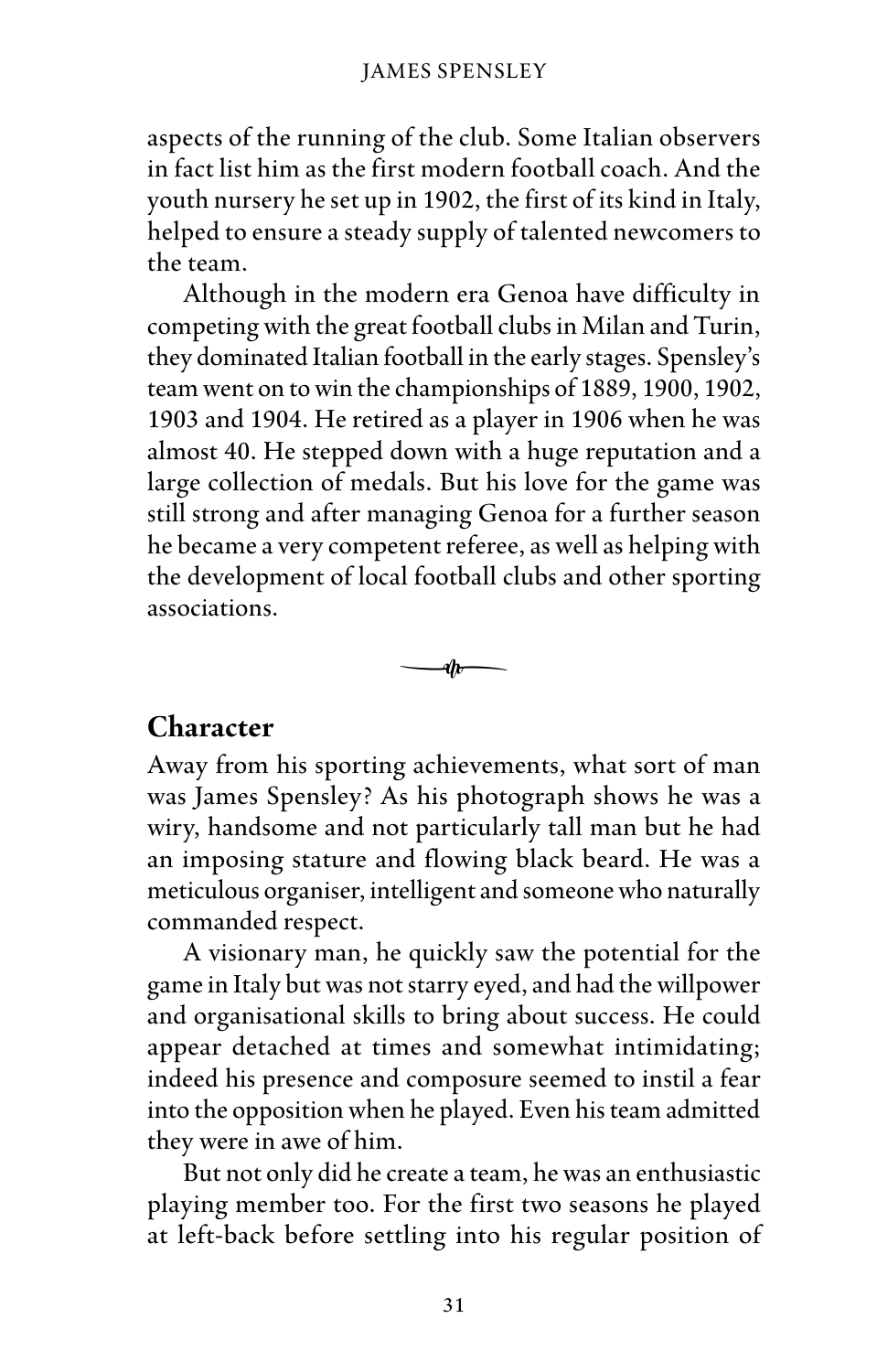goalkeeper for the rest of his career. Spensley was the archetypal amateur and insisted that the game should be played in the true Corinthian spirit – that is, playing for love and moral values, and not money or trifling things such as winning. Together with his fellow players he would often pay the cost of the one-lira match tickets of the personal guests invited to games.

A former editor of Italy's *Gazzetta dello Sport*, Emilio Colombo, has left us with what is the best contemporary description of him in action, 'Spensley played in goal – a handsome man who hid his English origin behind a flowing black beard. We were respectful, almost fearful, of that man in goal, who never spoke, never lost his calm and never lost his temper. I lost count of the number of times before a game he would sit with his broad back against a goal post reading some book we wouldn't dare to pick up. He looked like an old man, slow in his movement, but in fact he was very agile and strong. Good vision, strong hands and real courage. He was the first man to teach our goalkeeper how to punch the ball clear with both fists – especially in a melee. He guided his squad, trained it, and captained it.' [Emilio Colombo. Sport Illustrated, 1 November.1915.]

He was clearly a man of widespread intellectual interests. Well educated, he was a very good linguist and had a sound knowledge of ancient Greek, Latin and Sanskrit. He particularly enjoyed studying the history of religion and travelled widely. While in Genoa he became a foreign journalist for the *Daily Mail*, writing about Italian politics and affairs. Driven by his philanthropic ideals, outside sport he made other important contributions to public life. He set up an evening school in Genoa. He helped develop support for foundlings in the city.

He regarded youth work as very important and he is remembered in particular for the efforts he made in 1910 to establish the Italian section of the Boy Scouts. His interest in the movement had been brought about in the summer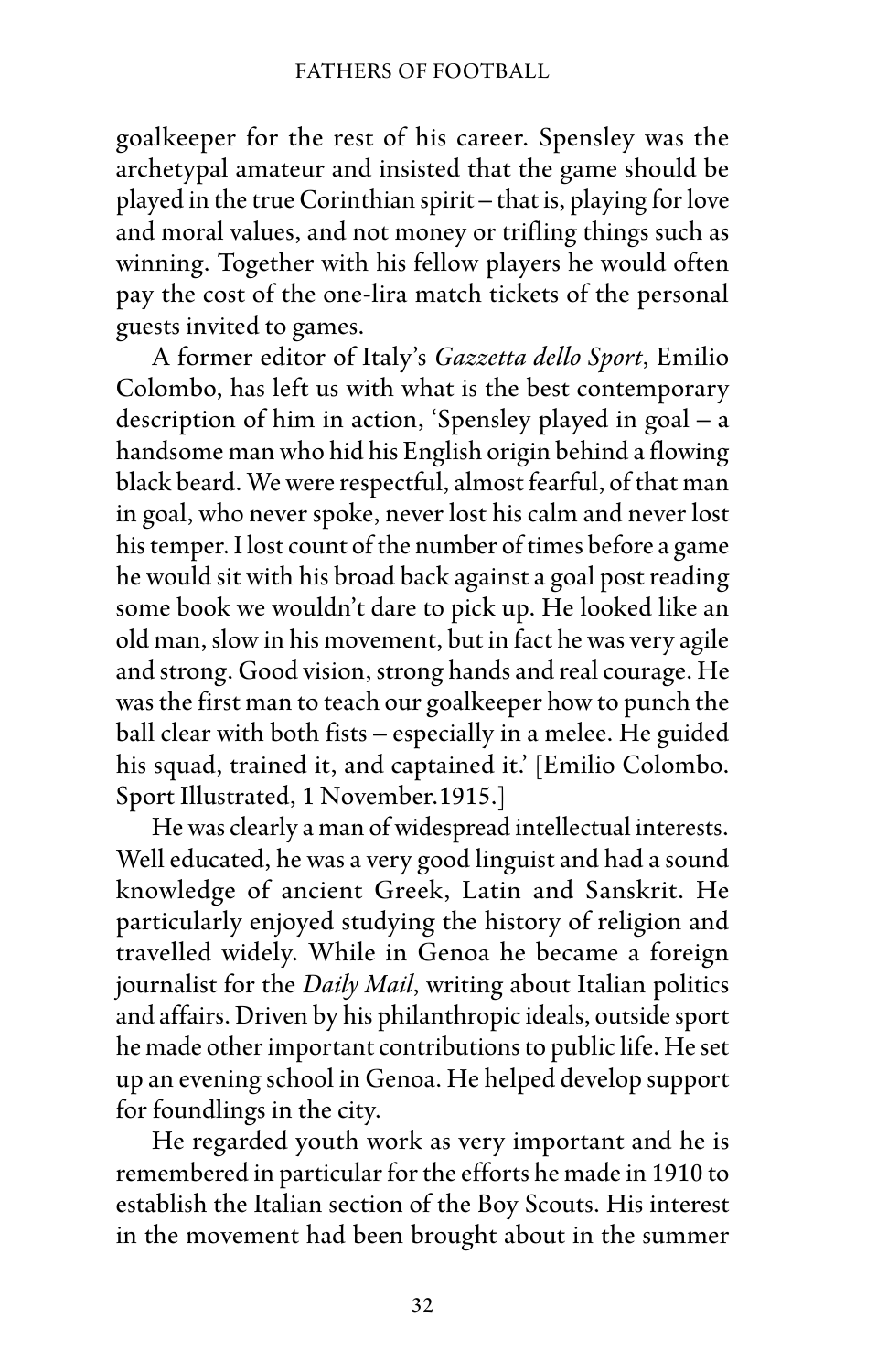of that year by his study of an autographed copy of Baden-Powell's book – *Scouting for Boys* – which deeply impressed him. He started to think seriously about how it could be introduced in Italy.

After a brief stay in England where he met Baden-Powell, he returned to Genoa and together with a Genovese Catholic educator called Mario Mazza founded a section of the Italian Boy Scouts (REI) for Genoa. Spensley was appointed as its first commissioner and played an active role in developing locally the scouting movement. The large and impressive Spensley Park near Genoa, which hosts international youth football and scouting events, is a fitting testament to his work and the values Spensley held during his time in Genoa.

— $v$ 

**War**

Given his sense of duty and his medical background, it is not surprising that Spensley at the age of 47 decided to join the British Army as a medical officer in the Royal Army Medical Corps when war was declared in 1914. He had been offered a commission in the Italian Army but preferred to serve under the British flag. He was sent to France in 1915 as the medical officer of an infantry battalion of the 8th Buffs (Royal East Kent Regiment). He was badly wounded at the end of September 1915 and died from his wounds in a German hospital in November.

His official citation includes this account, 'Fellow officers reported that it appeared he had been shot dead as he was helping back a wounded officer after "rushing about attending to the wounded under most appalling fire," and being twice "pulled down under cover against his will."…It was discovered later that James had been taken as a prisoner of war and was lying seriously wounded in the officers' prison at Mainz. He did not recover from his wounds. Following the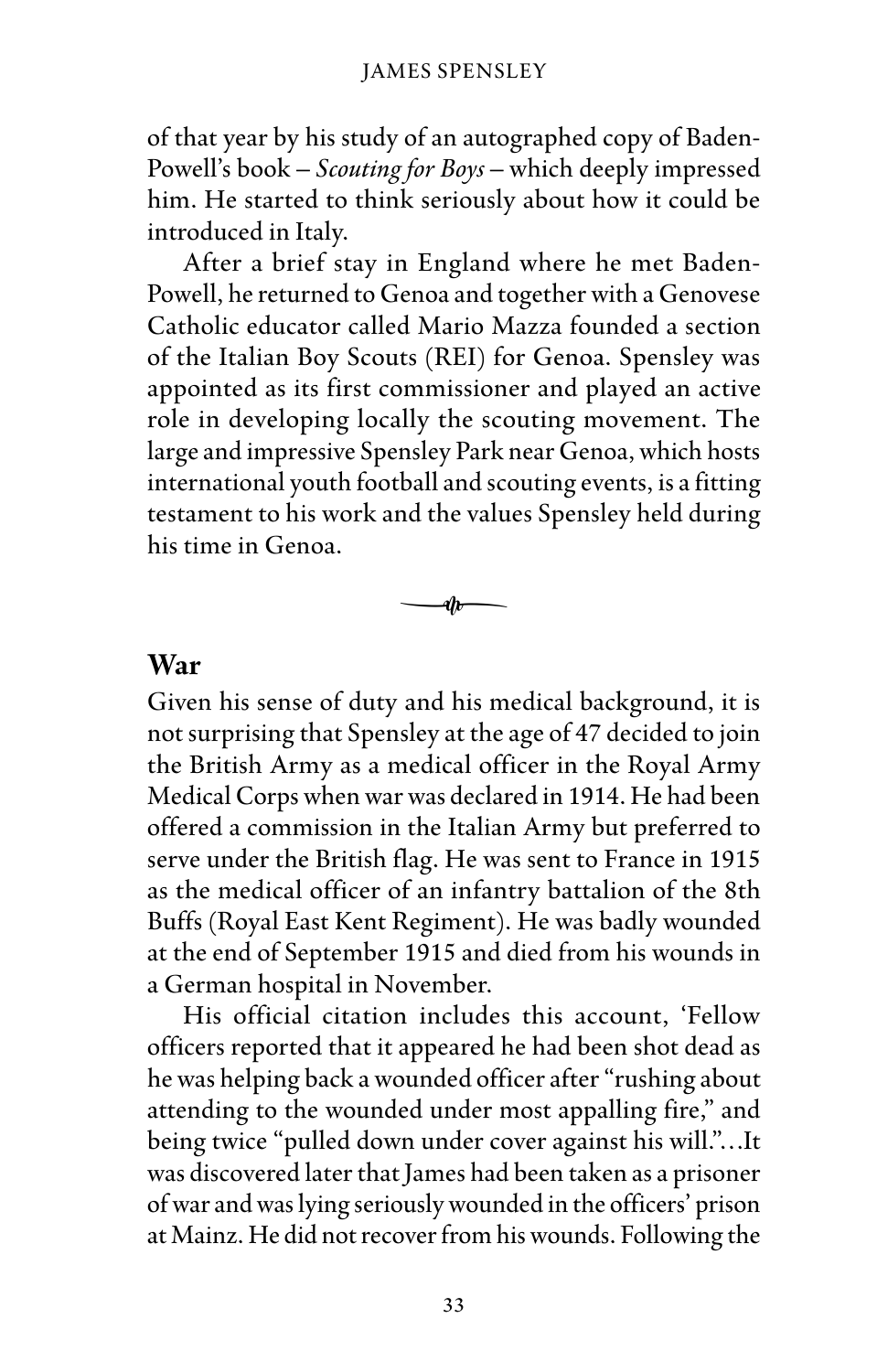news of his death, one of his playing rivals from his playing days the journalist Colombo, wrote that: He died, as he had lived, dedicating himself to an act of great faith and humanity.' [Colombo. Sport Illustrated]

 $-\psi$ 

#### **William Garbutt Takes Over**

The early history of the club would not be complete without a reference to another Briton, William Thomas Garbutt, who is also much revered in Italian football history and who played a major part in carrying Spensley's work forward.

Soon after Spensley had retired, Genoa went into decline and lost their hold on the Italian championship to other up and coming clubs such as Juventus and Milan. Among other things, Genoa were hit hard by the decision of the Italian Football Federation in 1908 forbidding the use of foreign players (another famous Italian club, AC Milan, and its British founders, suffered also from this decision – see chapter two).

But once that decision had been reversed, the future of the club looked more secure. Its directors were ambitious and stronger players, especially Swiss, began to be recruited. A new ground in the Marassi area of Genoa was completed in 1911, comparable to the best British stadiums of the time. In the following year, the decision was taken by the directors to appoint William Garbutt as the first truly professional European manager/coach and a major figure behind the development of professional football in Italy.

Born in January 1883, Garbutt came from a workingclass background quite different from that of Spensley. He joined the Royal Artillery when he was 19. Reading Football Club, then in the Southern League, spotted his potential as a footballer and he later went on to play for Woolwich Arsenal and Blackburn. He was a skilful and clever forward but his playing career was blighted by injury and he was forced to retire from playing at the end of 1911 when he was only 29.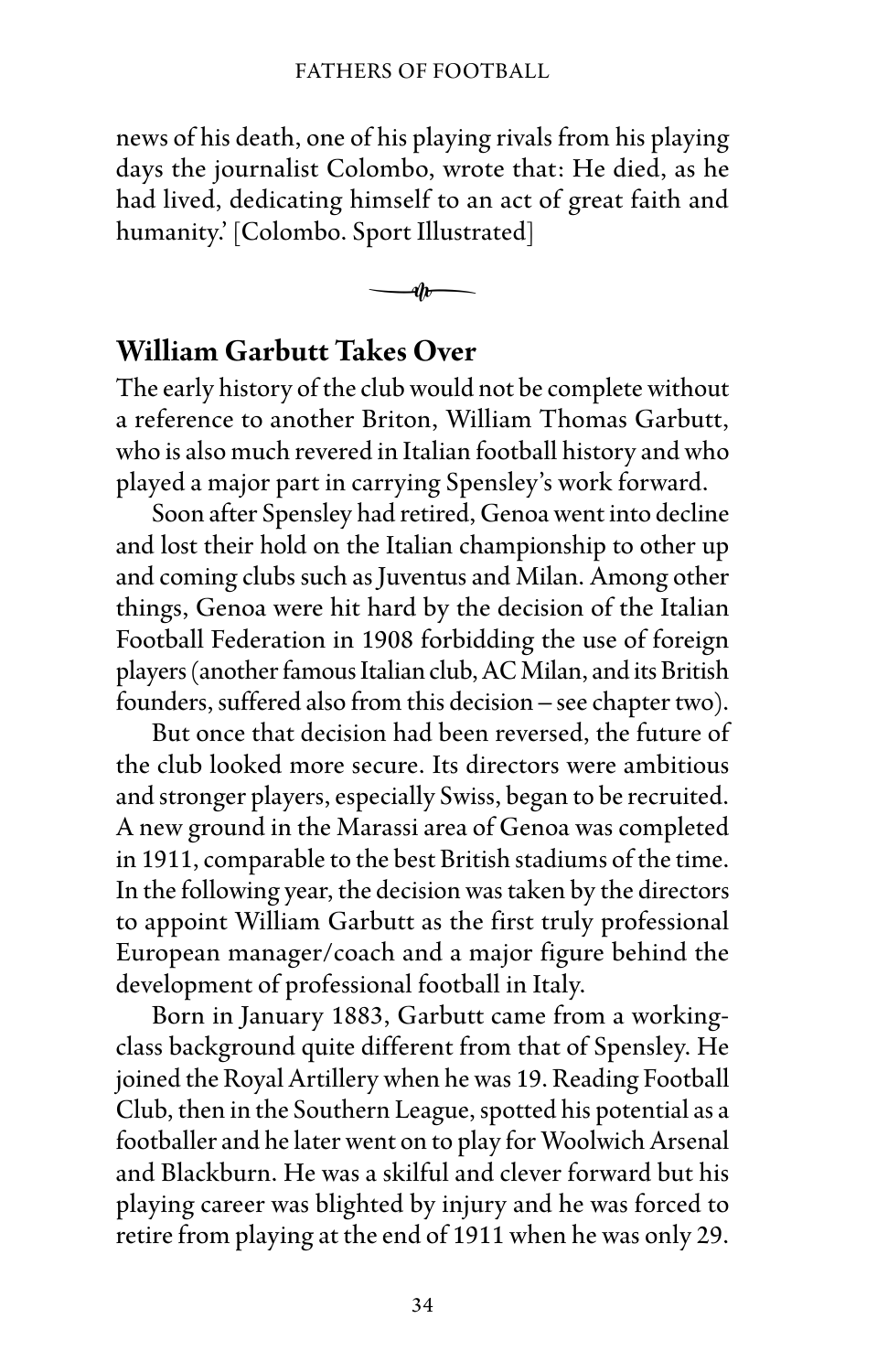Recently married and with a baby son to support, he had little chance of a coaching job in England and his employment prospects looked bleak. Just how exactly he came about the Genoa appointment is unclear. Some say that he was recommended by the future national coach Vittorio Pozzo who had witnessed him playing. But his recent biographer, Paul Edgerton, concludes that the most likely version is that Garbutt was recommended by the brother of Genoa's youth coach at that time, an Irishman named Thomas Coggins. [Paul Edgerton, *William Garbutt.* Sportsbooks. Cheltenham. 2009. p.28] What is certain is that Garbutt accepted the post without hesitation and became manager of what had been the most successful club in Italian football to date. He later went on to have an impressive career with other Italian clubs.

Undaunted by the fact he had very little previous managerial experience, Garbutt set about the task of improving morale at Genoa and of revolutionising its training methods. He soon proved to be a coach of the highest quality, the first to arrive at training in the morning and the last to leave. Prior to his arrival, training sessions had been haphazard and without clear objectives. He abolished desultory kickabouts. He quickly identified that improvement was badly required in all important aspects of the game from tackling to heading. He introduced some of the more modern training techniques he had picked up as a player in England. There would be structured warm-ups. He supervised running and jumping sessions, and poles would be planted around the playing field for dribbling practice and ball control.

He belongs to that first group of British coaches, such as Johnny Madden and Jimmy Hogan, to recognise the importance of the physical fitness of the players and the need to be more tactically aware. Much of his success derived from his own character and personality. Of quiet manner and not one to waste words, he was nonetheless an impressive and charismatic figure, constantly smoking his tobacco pipe. He